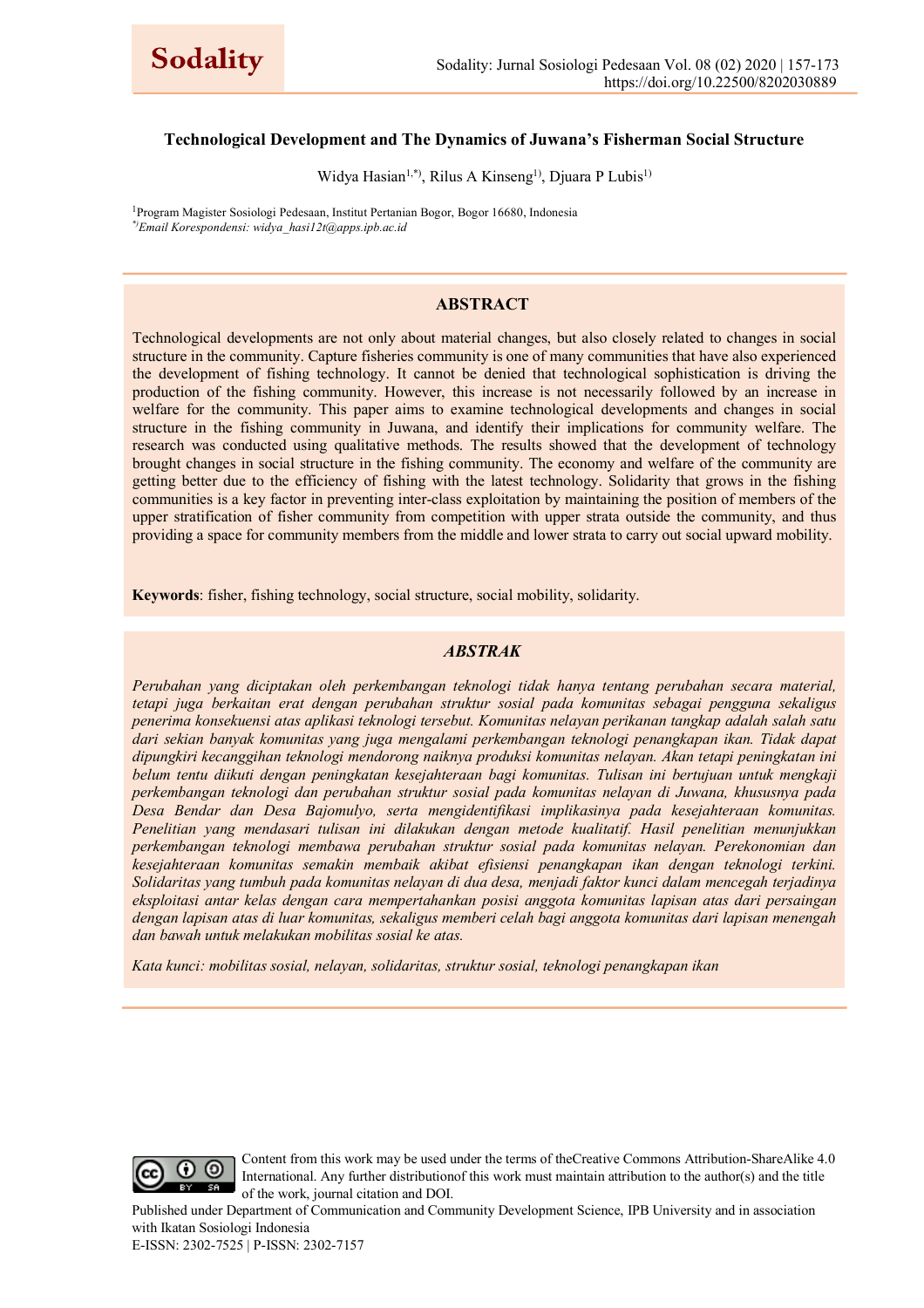#### **INTRODUCTION**

A social study has a variety of different perspectives of the development that exists in the society. These changes and development are known as a social change because changes and society are reciprocal. Marx saw the production mode development caused the dynamics structure of social class in the inner society, especially when using the economic determinant of Coser (1977). Durkheim (1984) considered community development caused a shift in the mechanism of social solidarity which used to have a feature of togetherness among the inner society members to become an organic solidarity which is identified with the emergence of differentiation and specification in order to reach the same goal.Weber (1934)confirmed Marx's idea who saw society in its social class, but Weber criticized that a social class should have been seen with a wider determinant, not only by a single determinant, i.e. economy. A social class, for example, can only be determined by an individual status in the group based on his consumption pattern.

Social structure, especially class structure, in Marx's opinion appeared because of an unfair dominant of production mode due to capitalism. Marx social class can be divided into three groups, namely the upper class, who carries out exploitation, the middle class which is also called *petty commodity producer* and the lower class as an exploited party. Durkheim and Weber consider a class as a consequence of industrial revolution that demands diversification and specialization. Social class is a natural and organic phenomenon.

A study of technological development from a sociologist's perspective is not new. Marx is one of the sociologists who outline the development of technology as a production mode and he has a big role on the social structure formation of society (Ritzer, 2012). Coser (1977) outlines Marx's idea about the economic pressure of society as the main determinant on analyzing the development of society. Marx expresses the concept of materialistic as the main power on social changes that happens in the society. There are *material force production* in the form of manpower, and production tools and technology as the creator of social changes. Volti's (2014) writing on technological changes as a social process is the result of human thought as the subject of this technology. Different from Marx's view which outlines that society structures herded with the development of technology, Volti (2014) who uses the point of view of constructivism social says that social structures tends to become the determinant of technology which will survive and disappear.

Blau (1977) then criticizes Marx, Durkheim and Weber on their idea of social structures. Blau's understanding on social structures is closely related to population distribution on various social positions, which reflects and influences the relationship among people. The concept of social structure is rooted on the social differences which are made by human on their role as a social association. Blau differentiates between social structure analyses in the macrostructure levels, i.e. a relation pattern between different social positions conducted by many people, in relation with the distributed social positions that influence the social relations, and the microstructures that examine the interpersonal network (sociogram on a smaller group). Blau does not use the term class, but instead he uses the term "status" or stratification vertically and group horizontally to see the grouping of society. This classification is seen more suited for the context of agrarian society, and more relevant with the context of present time society which consists of various determinants on deciding its social position. This research is based on the development of catching tool technologies.

Right now the development of technology is not always about hardware such as catching tools, but also about the development of software such as *artificial intelligence* which helps the process of catching fishes (Muawanah et al., 2017; Kurnia et al., 2015, Surpianto et al., 2019; Zahroh & Sukojo, 2016; Newlan et al., 2015; Agus et al., 2017; Sri, 2013). The founding of shipping support equipment in the process of catching fish until trading fish on land made the activity of catching fish and capture fishery business more interesting and complex. The regulation issued by the government steers the fishermen to adapt and use digital tools as a requirement of sailing license issuance for some ships with the capacity of greater than 30 *gross ton*. In the agricultural context, the use of communication and information technology can also fasten the process of production and marketing (D. P. Lubis, 2005).

In the context of fishermen communities, the development of technology also happens, and it can be traced according to its historical studies. The development of technology in the capture fishery sector has many steps. According to Rachman (2017), the development of fishery technology starts with the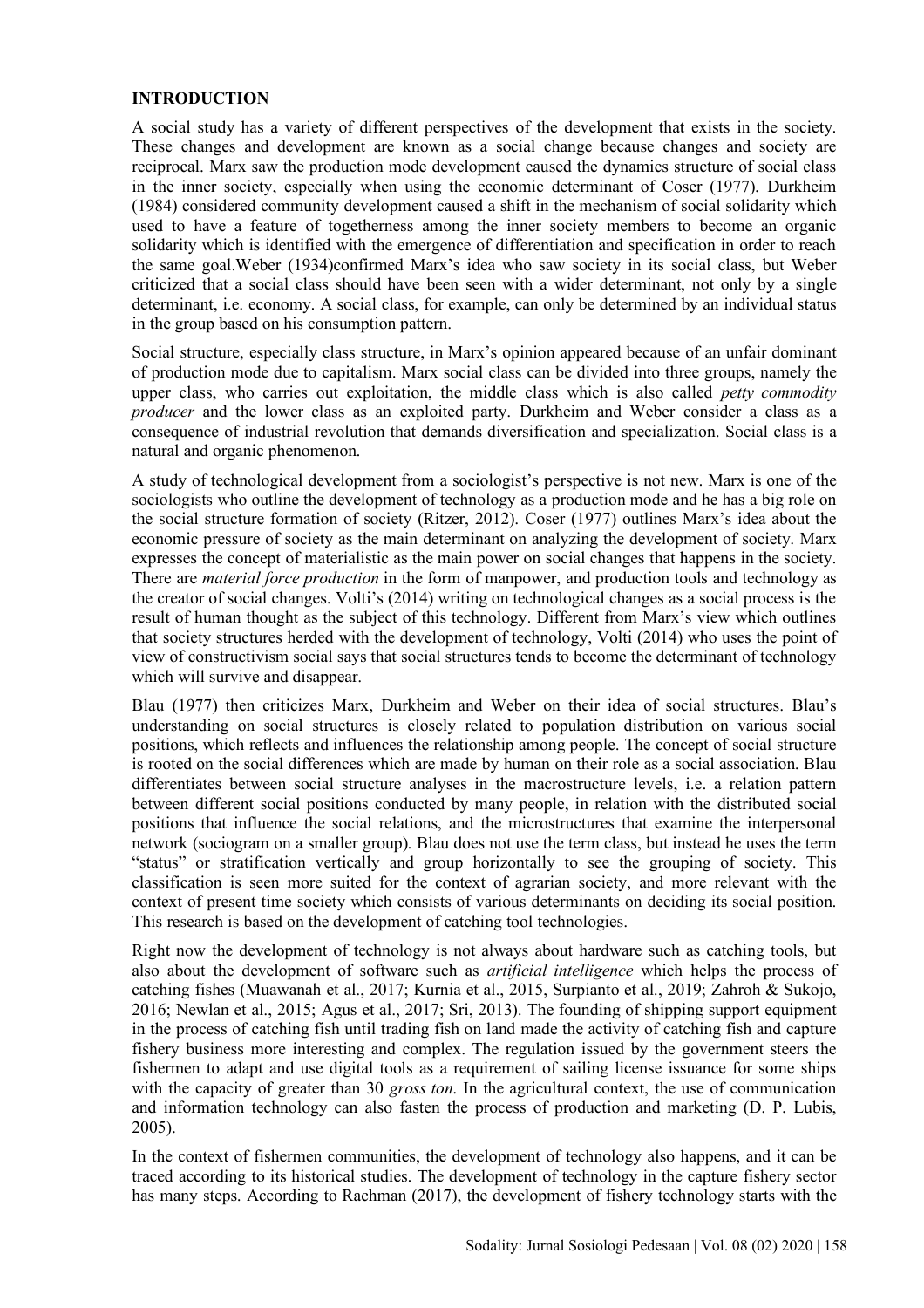use of basic technology such as boat without machines and developing various hooks for catching fishes. The founding of steam engine by James Watt then enables the creation of a machine which can help push the course of the fishermen's boat. The study of the fishery technology development then developed mainly on the development of technology as an object (Saputra et al., 2015). Kinseng Studies (2014); Saleha (2013); Syahdin (2013); Tri Sulistiyono (2014) and Kobesi et al (2019) also identifies the development of technology on fishermen communities as a subject of capture fisheries activity. The result of this study shows that the development of capture fisheries technology gives an impact on the social structure of fishermen communities. Technology as the determinant of change causes the change in the structure of profit sharing, status, division of work until class formation. This changes also brings another impact which is a conflict between fishermen, as a result of the injustice of structure created after the entry of a new technology.

The study of the development of technology and this fishermen and coast community becomes important because the fishermen community in general have less attention than the farmers, gardeners, and breeders community in terms of scientific studies and government policies (Turner, Polunin, and Stead 2014). The studies on technology development are basically centered on fishery technological development as the object and tends to separate the subject of this technology, namely the fishermen (Satria, 2012). One of the indicators which confirm that there is less research on fisheries is that there is no available data of fisheries over the past one year or two years especially on fishermen. The fishermen community in the village of Bendar and Bajomulyo, sub-district of Juwana, district of Pati is one sizeable fishermen communities in Central Java. Various fishermen communities which can be differentiated according to their characteristics on catching tools, types of catch and social layers can be found in these two fishermen villages. There is also a history of capture fisheries technologies which are tightly bound with the structure of the social community of these two villages.

The change of technology is a phenomenon that cannot be avoided (Volti 2014). Critical studies on the social changes which can be caused by the existence of technological development see that technological development tends to cause social problems on the subjects of capture fisheries activity. Disparity and exploitation are two things that are always in critical discussion of the production mode development. This research is aimed to see if technological development can finally bring the fishermen community in Juwana to class polarization which indicates the imbalance and unfairness like in other fishermen community researches, or if there is an internal or external mechanism that prevents polarization and ends up on social layers as the revolution consequences (Durkheim 1984, Weber 1934, Hayami & Kikuchi 1987).

# **METHODS**

This research is a qualitative one. The primary data in this research was collected by observation and structured interview. The literary study on the previous research was carried out to get a picture of social structure of the previous fisherman community in both villages. The secondary data from the Ministry of Fishery and Marine was carried out in order to get a picture of the statistics of production and community activities being observed.

The research was conducted in Bajomulyo Village and Bendar Village, Juwana Sub-district, Central District, and fishermen believe that it is one of the biggest catchment fish port in the northern coast of Java. The condition of the two villages is very suitable for catchment fish activities, and this makes them become the fisherman community settlement with their diverse structure. The unique characteristics of the fisherman community in these villages also enhanced the researcher to conduct a research on the fisherman social structure in both villages and its relation to the development of fishing catchment technology that is interesting to carry out. Java Province. Bajomulyo Village and Bendar Village are two of the biggest fisherman center in Pati

The primary data was collected using a depth-interview method to every stakeholder in this catchment fishery chain, especially the fisherman leaders, the regional government, the boat owners, fisherman, traders, consumers, and middlemen. The interview was carried out structurally using a prepared question guide (Nasution, 2016). Informants were selected using a *purposive sampling* technique and a *snowball sampling* technique to see the data saturation. There were 17 key informants as the source of information in this research. Data analysis was carried out descriptively and interpreted using a logical method.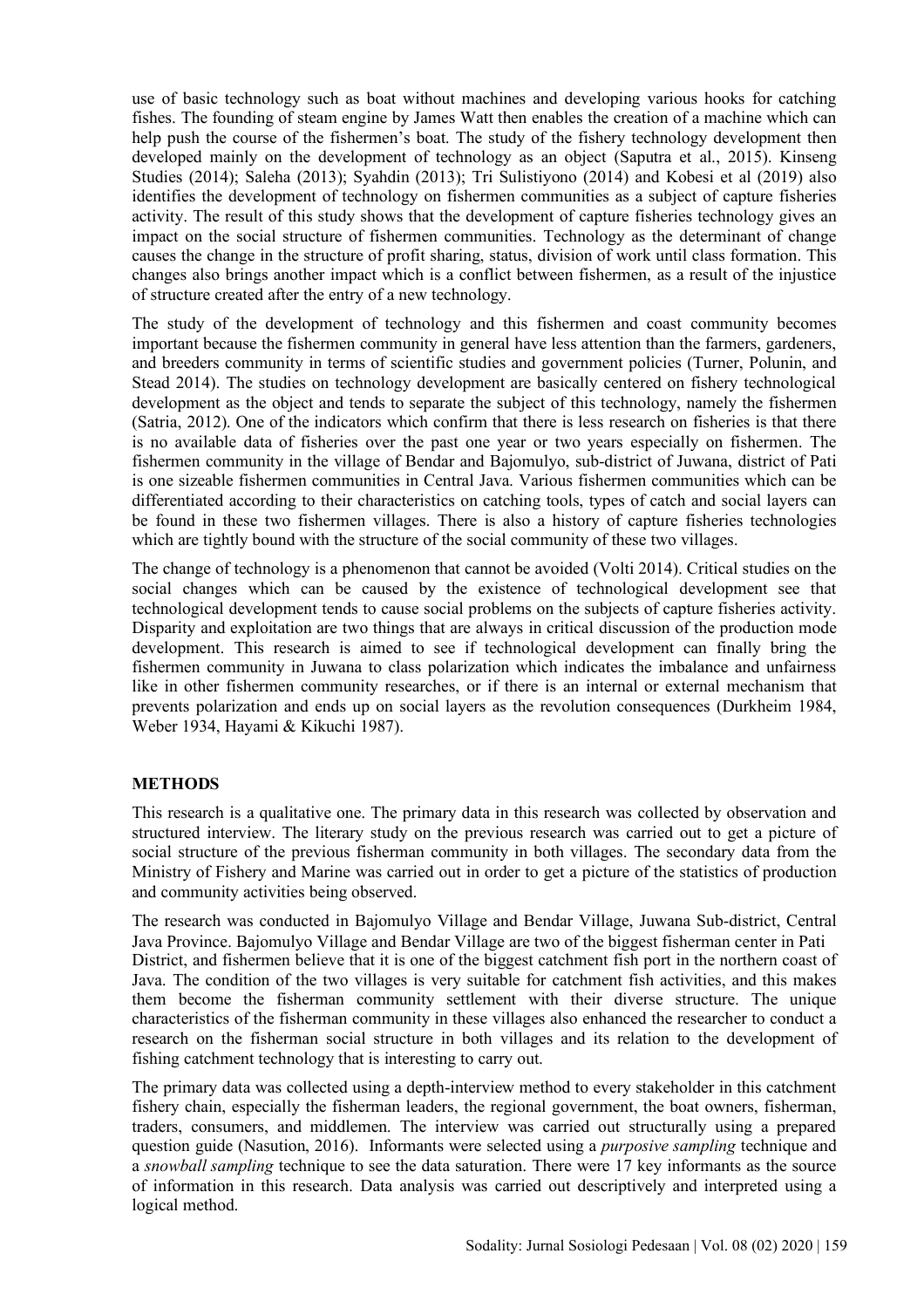The paradigm used in this research is a constructivist one. It was selected based on the similar frame of thought in order to meet the research objective. Constructivism rejects the idea to separate facts from values, separate knowledge phenomenon from its historical social context (Lubis dan Adian 2011). The constructivism paradigm gives a special room for the researcher to construct knowledge based the findings in the field using a theoretical frame guide, but it also enables the researcher to get new findings which are different from the initial ones and open to new interpretation in line with the relevant field findings (Crozier, Denzin, dan Lincoln 1994). This paradigm digs the subjective meanings from the informants in relation to the change of social structure that happens because of the change in catchment fishing technology. The earliest data was collected in July 2018 and continued in December 2019 and February 2020.

### **RESULTS AND DISCUSSION**

Social changes can be interpreted as a phenomenon which cannot be changed, cannot be dammed, and cannot be pulled back (Coby, 2011). Vago stated that social changes were conceptualized as a planned or even unplanned process, qualitatively or quantitatively, in social phenomenon which can be identified by six change components, namely identity, level, duration, direction, magnitude, and rate of changes. Vago also stated that there are some specific views regarding social changes, such as social changes viewed as structure changes of a community (Massey, 2017; Wu, 2011). Lauer (1993) added that social changes happens in various levels started from individual level to global. Technology changes or improvements in society is one of the sources of change. Lauer (1993) discuss specifically about how technology creates social changes. Technology is expressed as an incentive of social changes in society. There a few factors which were involves when technology promotes changes, it is when technology increases human alternatives, when technology affect changes by changing interaction patterns and when technology affects changes, also the development of technology raises new social problems.

Bajomulyo and Bendar village is two of the capture fisheries central villages in Juwana Sub-districts. Geographically, both villages located side by side, separated by Silugonggo River (Image 1). Various types of fish capturing ships from both villages even from other villages, who usually rests on the riverside of Silugonggo River. Silugonggo is also the exit and entrance way of fishermen ships, because there are a fish capturing port on this river, which is called Pelabuhan Unit Juwana. Right now both villages claimed by Juwana's fishermen as one of the biggest capture fisheries central in the north-coast of Java. According to the fishermen, this were caused by the number of ships as well as the density of the ships and the capturing fisheries activity in Juwana if compared to other ports along to north coast of Java. According to BPS and the Fisheries Statistics of the Ministry of Fisheries (KKP), Central Java Province is a province with the second highest gross production after East Java (data is attached in Table 1). Nevertheless, the fisheries port data which were issued by KKP Fisheries Port Information Centre shows that fisheries production activities of Bajomulyo port is still in the lowest ranks than other fisheries ports in Jakarta, Pekalongan, Sukabumi, and Banten (BPS, 2018).

The development of technology in this situation at least highlighted the changes into three aspects of capturing fisheries activities, i.e. the development of technology of fish capturing which consists of the development of capturing tools and fish capturing armada (ships and machines which were used), and the development of supporting facilities of fish capturing activity. According to the informant, there are two periods to view the portrait of fishermen communities in Juwana, namely the time before fishermen communities in Juwana use ships as production modes, or can be called as traditional fishermen period, and the time after.

### **The Development of Capture Fisheries in Juwana**

I. The period of traditional fishermen

Fishermen communities on both villages uses a more modest capturing fish tools in 1965 in the form of fishing rods which are made of cotton yarns and applied using hands, without machines. The boats which were used are even modest, made of woods and was driven by sails. In this early period, fish capturing activities were done by the coasts with limited cruising distance. This activity was also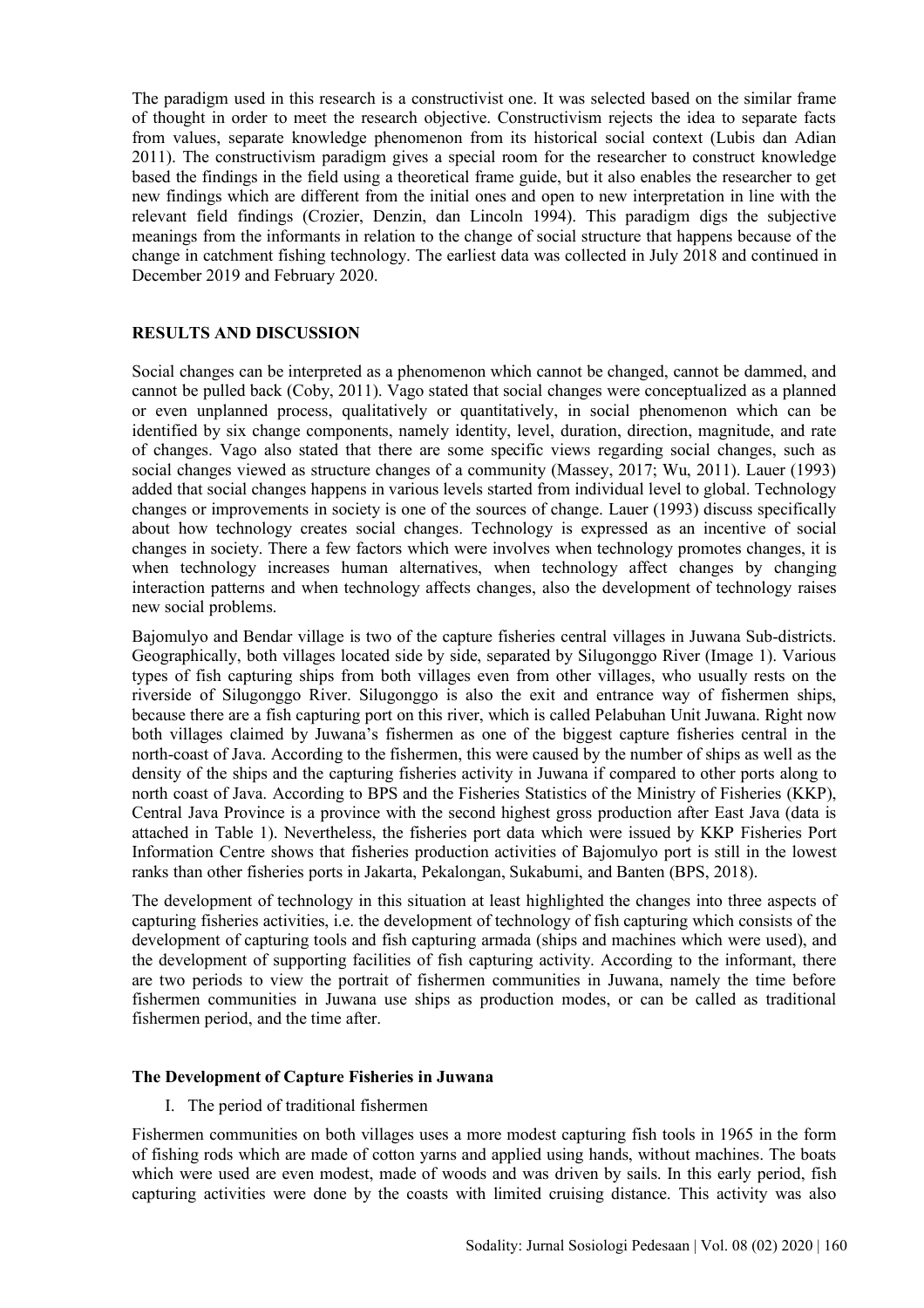depending on the weather condition and the wind direction. The fishermen's productions in this period are limited because all of the fishermen perform a *one-day fishing* activity with the products were immediately sold after harbored. In this period, fish sales were done openly in location which are now becomes TPI Unit 1 Bajomulyo. There were no selling mechanism and management on the capturing product trading location. Buyers are usually fish merchants and retail buyers for household consumption. There were not many fish management.

"…*in the past we still used a boat with sail. Thus, it was difficult to go sailing. The wind was very influential. After that it entered the boat's machine. This was very helpful, since the fishermen could go any time. It is the story of the fishermen here before the ships like now came…"* (KRI, Tokoh Nelayan Senior Dusun Karangmangu)

After the period of1965, fishermen boats started using machines. The use of these machines was not separated from the government programs which provided loans for modest boat machines with the capacity of approximately 3 PK. After recognizing machine as boat movers, fishermen were able to explore further, but were still with their *one-day fishing* activity. This technological development has made fishermen able to sail any time without being hindered by weather condition and wind direction. The types of API which were used were still fishing rods, although the materials were made from plastics and nylon. The development of API has made more capturing products because the capturing tools last longer. Sales are still carried out no so much different from the methods in the period before 1975.

## II. The period of fishermen with fish boat

The next step of technological development is quite significant. In 1973, Juwana fishermen stated that trawl ships began to be seen passing by near Juwana waters. These trawl ships were not owned by the people of Juwana, however not long after that a financer from Semarang started to introduce ships in Juwana with API *purse seine* on 1978. This period is the starting point for Juwana fishermen who usually used boats as a production mode to start to use ships in their fish capturing activities. There are changes in the fishermen work system according to the role divisions on the ship. At this time skipper/helmsman/*tekong* was known as the captain of the ship. Slowly, there are a variety of professions of fishermen. Wage distribution system have started to change and developed since Juwana fishermen were introduced to the work system using ships. Fishermen sailing period has also increased up to three days until months.

## "…*in 1978 the first purse seineentered Juwana. It belonged to a Letkol Handoko from Semarang. This ship first was held by Yodo, the ship captain. In the past ice was used instead of a freezer…"* (KRI, Tokoh Nelayan Senior Dusun Karangmangu)

In 1980's Bajomulyo and Bendar fishing ships started to sprung up. These ships were called fishing ships because API that were used were [*betot*] fishing rods with baits that were captured using [*payang*] or small [*cantrang*] *betot* fishing rods used were hundreds or even thousands. As time went by, the ship machines capacity increased, the number of hooks and lengths of net that were used also increased. Until this day, fishing ships were known as holler ships, because [*betot*] fishing rods which were used have been replaced by holler as many as 10,000 hooks. However, baits that were used were the same, which were small *cantrang* catches or *duplang*. Right now, holler ships have a large holding capacity and are able to sail up for as long as 40 days.

The next development is the emergence of ships with API *purse seine*. In 1985, there were local financiers who had *purse seine* ships and they kept developing. At first p*urse seine* ships in Juwana had a sailing time approximately from one to three months. *Purse seine* ships had a relatively bigger capacity than other API ships. At the beginning of its development, *purse seine* ships still used ice and salt technology to store capture fish products. The development of freezing technology such as *freezer*  around 2005 has made *purse seine* ships to develop quite rapidly in terms of size and length of sailing. The implication from this cooler technology was the sailing length which started from only  $1 - 3$ months became  $6 - 7$  months. The capacity of the ships was also increasing, because fishes were able to survive longer and were in good condition onboard. This has made the owners of *purse seine* ships tend to use freezer, and then add the capacity of the ship. The additional capacity of the ship implicates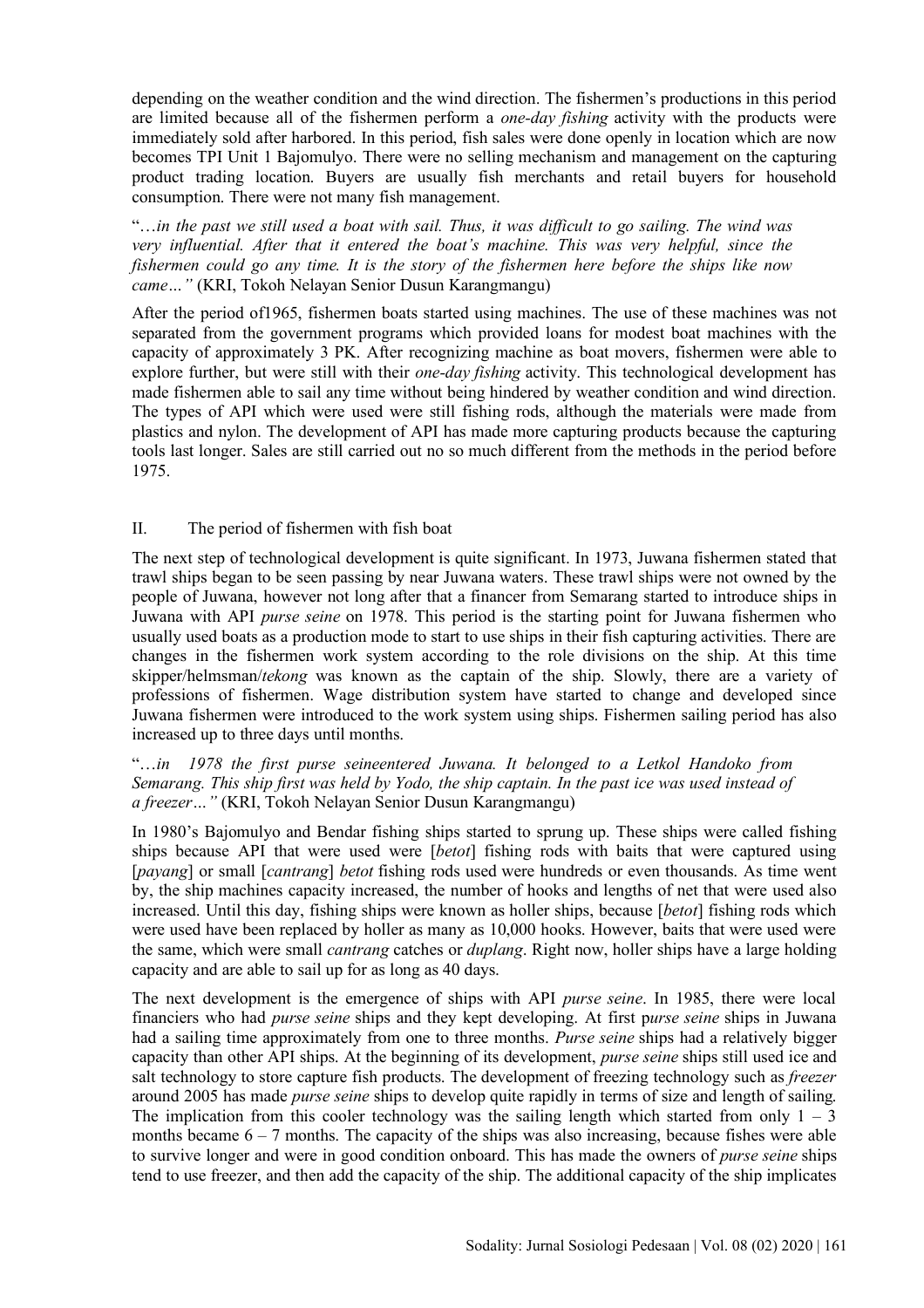on the adjustments of WPP which requires ships over 30 GT to sail at WPP 714 (Arufuru Ocean) and WPP 713 (Makassar Strait).

In the same period, *cantrang* API ships started emerging. At first, *cantrang* or *duplang* was only used as a bait capture for fishing ships. However, because the results were pretty good and promising, some of the fishermen then decided to use *cantrang* API as their main API. The number of *cantrang* ships gradually increased and their sizes gradually developed. The fixed results from the period of 30-40 days has made the *cantrang* fishermen grow rapidly. In 1995, *cantrang* ships above 30 GT has started to appear. Recently, *cantrang* was classified as a banned capturing tool by KKP. This policy gained a major rejection from the fishermen, even pushed a massive social movement (Nasution et al., 2019).

"…*hehehe, in the past fishermen looked for baits using a small cantrang. But gradually because the results were good, (and) the profit was not bad. So people said they would use cantrang …"*  (SGT, Kepala Desa Bajomulyo)

Another capturing tool that emerged next was squid net which was equipped with light technology in the early 2000, followed by *cakalang* ships in 2005 which used API similar to *purse seine* but with bigger mesh. Both of these ships didn't use *freezer* technology at first. These days *cakalang* ships are already equipped with freezer, while squid net still uses ice and salt technology until today to preserve the fishes. Squid ships were allowed to lean and unload in TPPI Unit 1 Bajomulyo, and *cakalang* ships were allowed to lean and unload in TPI Unit 2 Bajomulyo.

Freezing technology onboard or *freezer* started to be developed in Juwana after 2005. This technology gave a significant influence to the sailing period for some of the ships, and also presented transportation ships which were not equipped with capturing tools. These transportation ships worked together with large capacity ships especially *purse seine*, to transport capturing production to the port or to the nearest TPI or even back to Juwana, so that those capturing ships could still operate without spending extra money to unload the fishes. The fees offered were counted in kilograms of fish and the WPP of the fish origins were subject to different tariffs. The farther the distance ofthe fish captured, the higher the cost of the fish per kilograms.

The fishermen highlighted that capturing fisheries technology in Juwana had a significant development after the introduction of machines as a driving force of the fishermen's ships until the period of the *freezer* technology development. Juwana fishermen as the fishermen community of capturing fisheries also had a technological development both from the production mode (capturing tools) aspect and supporting facilities and infrastructure of capturing fisheries activity.

"…*technological development here was the fastest. Now everything uses satellite, not to mention big vessels. Well, it can be said that everything uses satellite…"* (MST, Nakhoda sekaligus Bakul ikan)

According to the informant, the fishermen community in Juwana especially in Bajomulyo and Bendar village, have a significant technological development and it is dominated by the fishermen self-help initiatives. Some of the informants, senior fishermen even claimed that the technological development of capturing tools is all the result of the fishermen's creativity. There is also a technology which is created by a third party, such as a private party, as a product that is offered to the fishermen. This technology supports tools for ships, hulls, machines, even digital equipment. "…*it can be said that all capturing tools are the fishermen's creation. The government has never given any…"*(RMJ, Tetua sekaligus Nelayan senior di Juwana)

The factor which pushes the technological development in this fishermen community is the profit offered by those fish capturing technologies. Technology adoption carried out by the fishermen is a rational choice. The result of the 2018 observation on this fishermen community is the government and private [parties] actually have a role in various technology socialization, starting from socialization of capturing tools until offering to use machines and operational supporting materials for the fishermen's ships.

"…*here the fishermen did everything by themselves. Especially for satellites. Yeah because it is profitable. Generally they install it. Sailing becomes easier. We know weather prediction, prediction where fishes are available…"*(MST, Nakhoda sekaligus Bakul ikan)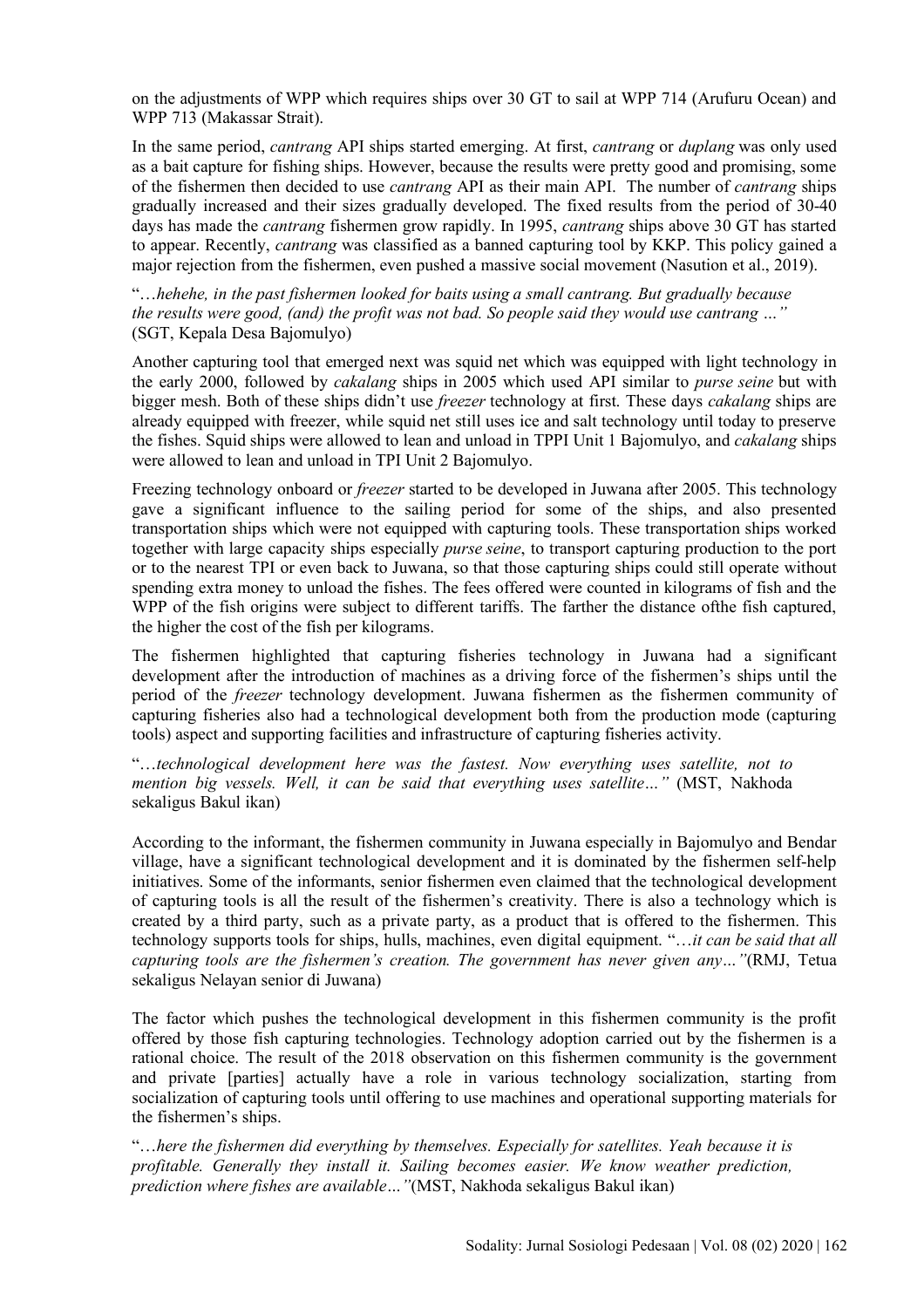The technology socialization motive which were done by the government and the private parties was certainly different. The government usually brought mandate to push the use of capturing tools to increase productions, to push the use of alternative capturing tools, or in order to control – observe fishermen and also capturing fisheries tools. One of the technology socializations done by the government was in 2018. It is about an alternative capturing tool a substitute for *cantrang* fish capturing tool which was banned. Another example is the advice which developed into an obligation for the fishermen ships above 30 GT (Ship tonnage is a volume which is stated in *gross tonnage* [GT] and *net tonnage* [NT]) – government regulation no. 51 year 2002 on shipping) to use *vessel monitoring system* (VMS) as an observation appliance for central ship motion.

*"…VMS was an obligatory. We must pay it ourselves. If we didn't install it, SIPI would not be issued. We were monitored directly by the Headquarter. If we turned it off, they would know… " (*SRT, Nakhoda kapal *purse seine)*

Private parties, of course has a different aim if compared to the government. Juwana is a large market share for the industry of fisheries, shipping and other types of activities which are related to capturing fish business. The observation in 2018 showed that private parties often visited the fishermen organization secretariats to offer various shipping supporting tools and materials. One of the informants even said that the Juwana fishermen community, especially in Bajomulyo and Bendar village, never had trouble with searching for shipping tools needs. All of their needs are available in Juwana. Usually the provider will visit the fishermen. It can be said that Juwana becomes one of a developed regions, especially in the capturing fisheries sector.

#### "…*here we have plenty, no difficulty to find anything. It is always available. If you need a spare-part, you will find it. It is not difficult…"* (MST, Nakhoda sekaligus Bakul ikan)

The API technological development after the emergence of *freezer* technology until today have not yet made any significant update. The Bajomulyo Fisheries Beach Port Office (KP3) recorded the routine statistics of the types of the ships and capturing tools that came in and out of Juwana Port before the types increased. Until January 2020, there 279 ships that entered and 310 ships that sailed off from Juwana. The development which supported the fish capturing activity was a navigation tool which right now has developed into using satellite. However, the information obtained is still around coordinates, the result of *eco-sounder* imagery with limited distance, and the use of SSB radio. This ship navigation really helps the fish capturing process. However, almost all of the ships still depend on the captain ability to decide the *fishing ground*, then the navigation tools will be used to identify the specific location. The information on the presence of the fishes is still obtained by mouth to mouth or from the radio. The access of *big data* for fish capturing are yet to be used by the Juwana fishermen.

The utilization of capturing fisheries technology using navigation tools which is now developing in Juwana according to the informant cannot be separated from its function to protect the fishermen or as a production push. For the fishermen, all of the technologies especially the digital technology which right now is largely used gives a benefit for the safety of the fishermen before and during sailing. It provides information on weather forecast, waves, the location of corals and currents also the location of capturing, and gives extra certainty for the fishermen to formulate a strategy for fish capturing. Through the help of digital and communication tools on the ocean which is getting better, the fishermen can reduce obstacles and challenges such as hot spots because of the existence of corals and sea waves which are less beneficial, and also estimate the safer path for sailing.

## "…*using satellite enables us to do anything. Information on weather, fishes, corals, everything is available. The most important thing is it provides the path. We can avoid big ships. It is dangerous if it is too close. We will be hit…"* (MST, Nakhoda sekaligus Bakul ikan)

Fishermen ships can also avoid merchant ships which can be one of the main concerns for the fishermen if their sailing path is near these merchant ships. Merchant ships are bigger if compared to the size of fishermen ships. According to the informant, it often happens that merchant ships do not realize that there are fishermen ships near them, so accidents happen. Other than through satellites, fishermen can also use radio network with a 585 frequency to notify each other when in high seas. Through this channel, fishermen especially the captains can notify each other on the latest condition of the sea, ask for help and coordinate with other ships or with the officers on duty at sea.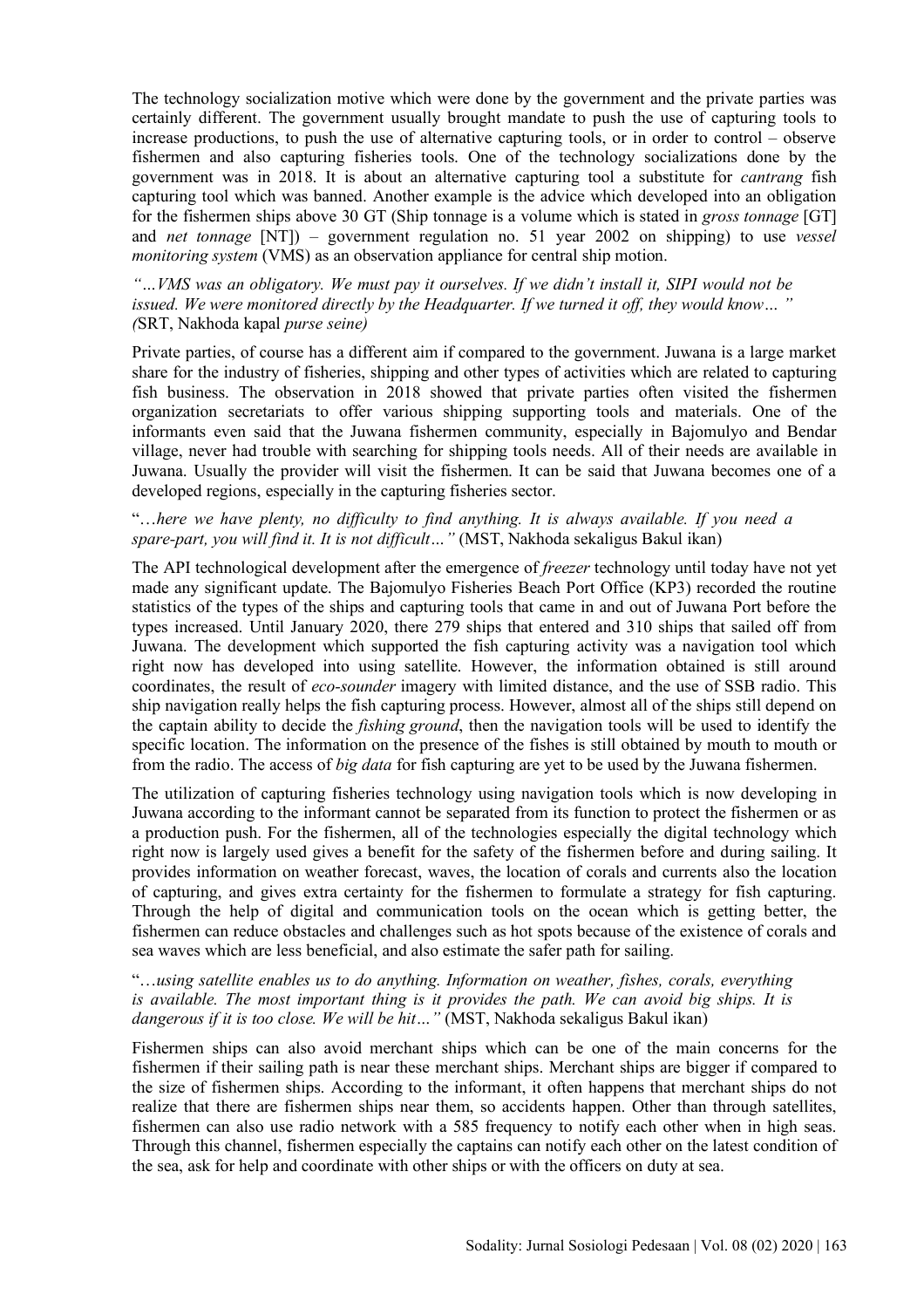"…*using a satellite, telephone, or radio is helpful in time of emergency. Logistics can also be ordered and sent to the mid-ocean. If a friend's ship is also in need, we can help. The important thing is to remember channel 585, special for sailing...* " (MST, Nakhoda sekaligus Bakul ikan)

Another benefit from using digital technology on capturing fisheries activity is as a pusher of increased production. According to the informant, with the guaranteed security, and the allowed clearer information and fisheries sailing, the production process becomes more effective and efficient. To determine the fish capturing areas is not too difficult anymore for the fishermen. This development clearly helps to improve production. One of the informants concluded that the function of security and that of economy for the use of digital technology of the capturing fisheries are two things which are related to one another and cannot be separated.

### "…*if we consider which one is more difficult, the same, they are not separated, safety yes, getting more fishes is also yes. Thus, equal, economy and safety…"*(MST, Nakhoda sekaligus Bakul ikan)

According to the informant, right now the access to digital technology onboard are not the limiting variable. Whoever onboard can observe and learn to use digital tools. There are no certain restrictions and limitations for ship's crew. However, there are a lot of ship's crew who have not understand to operate digital tools. Ship captain are usually dominate the operation of digital tools, because their duty is to navigate the ship. The case is different if talking about the chains after the fishes arrived on land. According to the informant, the use of technology is not that significant on helping the fishermen to obtain a better selling price. The patron bond becomes one of the obstacles. On this step, digital technology is more beneficial for the fish tradeswomen as the buyers and also for the fishermen's capturing product middlemen. The tradeswoman can check the price of the fishes in a larger market to compare the prices when taking the fishes from the fishermen. According to the informant, the fishermen in Juwana are basically only as the price acceptors, because their bargaining position is weaker than the tradeswomen. Nevertheless, according to the informant, the fishermen still get a fair amount of payment for their work.

According to the informant, the use of internet for trading on cyberspace has not yet been able to replace the practice of direct buying and selling with the fish tradeswoman. The virtual trading chain system has not been established; it requires additional investment for distribution of fish such as for preservation and so on. The cut from partnering with *online platform* has not yet also been able to compete with the tradeswoman who have become their regular buyers. Overall, some of the informants stated that technological development brings a lot of improvements for the fishermen community in Juwana, especially in Bajomulyo and Bendar village. Their economic life becomes better with the help of digital tools, because it increases their production.

Several supporting industries of capturing fisheries activity developed quite rapidly in Bajomulyo and Bendar village, both in upstream and downstream industries. The fishermen did not have trouble on searching the types of shipping equipment, both sailing logistics and ship machines' equipment. The upstream industry, such as bait provider, ice factory to carry fish preservation logistic onboard, even after unloaded from the ship, is developing. Downstream industry such as fish management, fish factory and fish *fillet* is also developing. The ship repair service business (*docking*) is also well developed. There is one large ship repair location in Bajomulyo village. According to Fisheries Port Information Centre, KKP, there are at least 240 fisheries business listed with a total of 3,128 labors in Bajomulyo.

Globally, it is known that there are a few steps of industrial development which are characterized by technological development that follows, that is 1.0 industrial revolution when the society started agricultural activities technically and built housings, then followed by 2.0 industrial revolution when steam machine was found and the start of mass production. This development was followed by 3.0 industrial revolution which was marked by computerization. Right now, the world is facing 4.0 industrial revolution, which is marked by digitalization and connected with information (Salgues, 2018; Schwab, 2016). If it is linked with industrial development globally, technological development experienced by fishermen community in Juwana represents the position of 3.0 industry because they still use computerization for capturing fisheries information, and are on the verge of entering the allconnected 4.0 industry. The fishermen of Juwana actually have not yet entered the 4.0 industry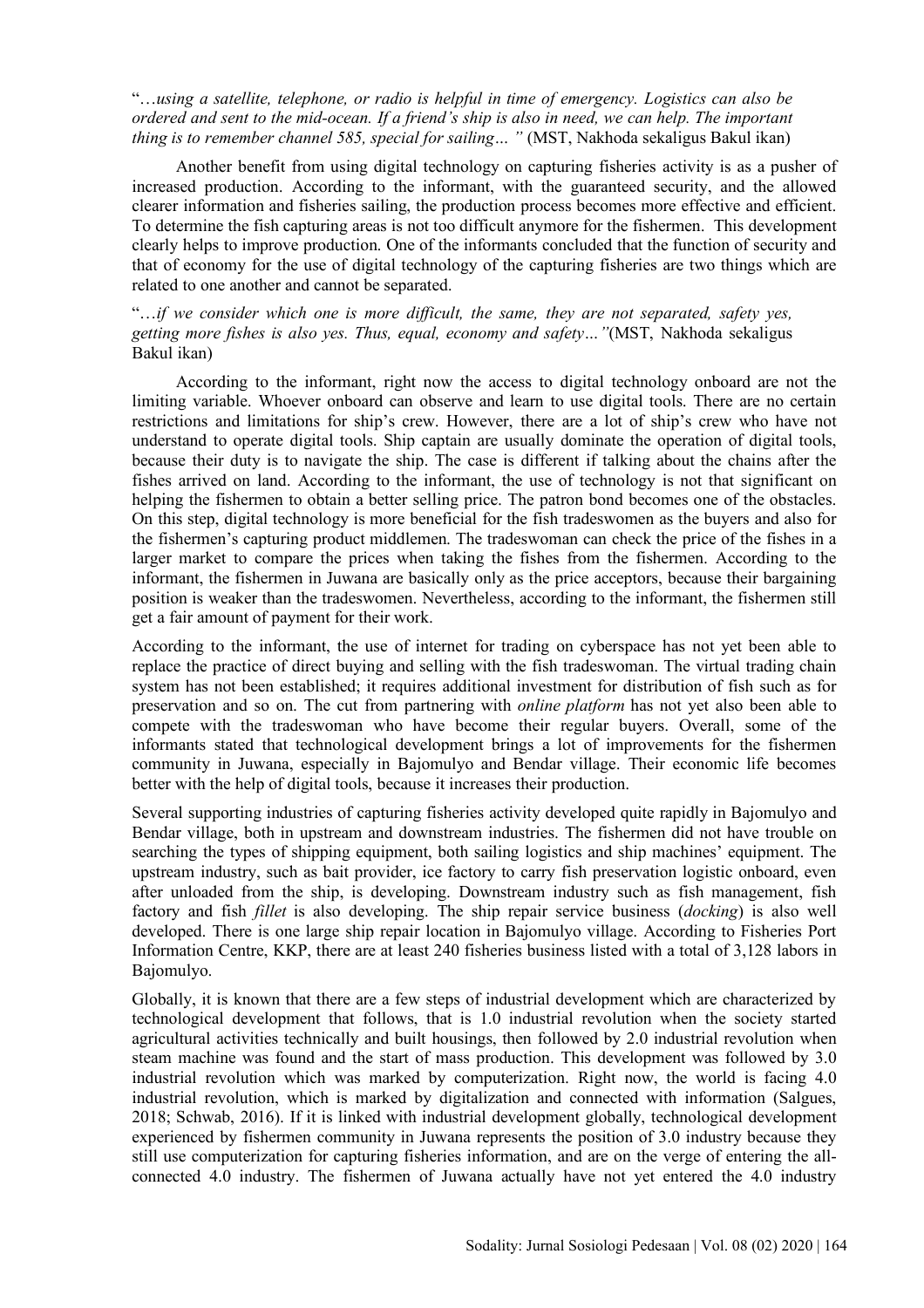because the majority of capturing fisheries activities they are doing have not yet been able to take part in the connected information system which is more complex than the primary information.

### **The Social Structure of Fishermen Communities in Juwana**

The community structure or the social structure has a variety of definitions. Kinseng (2017) concludes that some sociologists' opinion on social structure, among them state that social structure is a repeated relation pattern which continuously and happens routinely like social roles, groups, organizations, institution and society (Harper, 2015; Spector et al., 1977). Blau (1977) said simply that social structure refers to social position in society. Blau's view then becomes the most common definition of social structure. Fishermen community is one of the examples of community with a unique developed social structure. Fishermen as the main subjects are closely related to the capturing fisheries production process which becomes the main resource of this community.

Blau (1977) stated that the social structure of society can be observed using nominal parameter horizontally and using discrete parameter vertically. Kinseng (2017) summarizes Blau's thought by giving examples like vertical social levels that can be differentiated by income and tenure. Horizontally, social levels can be differentiated by a nominal parameter which means that there is a difference whose levels cannot be determined, like ethnic. There are various ethnics in the world, however, there are no one better or higher if compared to others.

Each fishermen community has their own specific social structure. For example, the fishermen community in India, they have a developed social structure fit for their culture and norm and also local wisdom passed on from one generation to the next (Coulthard, 2011). On the context of the fishermen community in Juwana, their social structure has developed with the presence of capturing fisheries technology. In the period of traditional fishermen, the social structure of the fishermen was not as complicated as that of the ship period. The entry of technology which enables the fishermen in Juwana to use a more complex and various ships and capturing tools becomes the turning point of social structure of the fishermen in Juwana both vertically and horizontally.

In the more traditional fishermen period, one boat both on the era before using machines and with machines, there was only the structure of owners and their partners on finding fishes. One boat was used by two to three fishermen to find fishes, with an equal profit-sharing system. No one became the master over the other fishermen. The fish capturing activities were mostly done for fulfilling the subsistent needs, and the rest was sold, but not for accumulating capital. On their development, vertically, fishermen were able to buy machines for their ships to become the actors who sit on the upper layer. However, just like in the period with no machine, there were no fishing laborers term yet. The result of fish capturing was still shared equally among the sailing fishermen (Image 2).

The change of social structure that becomes a more complex structure happens in the fishermen with ships period. During the traditional period, the fishermen community social structure was far more modest, and the relation between fishermen in one boat is equal. The upper layer was fishermen who were able to buy machines for their boats and the lower layer was fishermen who generally used boats without machines. In the period of fishermen with ships, the social structure changes to be more complex. There is a social layer differentiation, vertical and horizontal. The vertical social layer is determined by the ownership of ship assets, capital, and power variables. In the period of fishermen with ships, came the top layer which consists of big fishermen which is the owners of the ships, middle layers are skippers and caretaker of the ships, and the bottom layer is fishermen labors. The horizontal social structure differentiation is shown by the emergence of types of ships and dominant capturing tools which are used by the fishermen community in Juwana, if compared to the more traditional fishermen period which tends not to have a significant variety of boats and capturing tools.

Vertically, the research of Situmeang et al. (2020) mentioned that there are several stratifications in the fishermen of Bajomulyo and Bendar. There is a stratification outside the ship, among others, the ship owner as the highest power holder, the caretaker of the ship as the right-hand man of the ship owner as well as the one that plays a role to prepare and to make sure that the ship is ready to sail also the fishes are sold after the sail, skipper as the leader during operating the ship and ship's crew (ABK). The role of ship's caretaker on providing the ship's logistics is very important. The ship's caretaker ensures that the preparation of the baits, fuels, holding money, food and the ship papers are well available. Another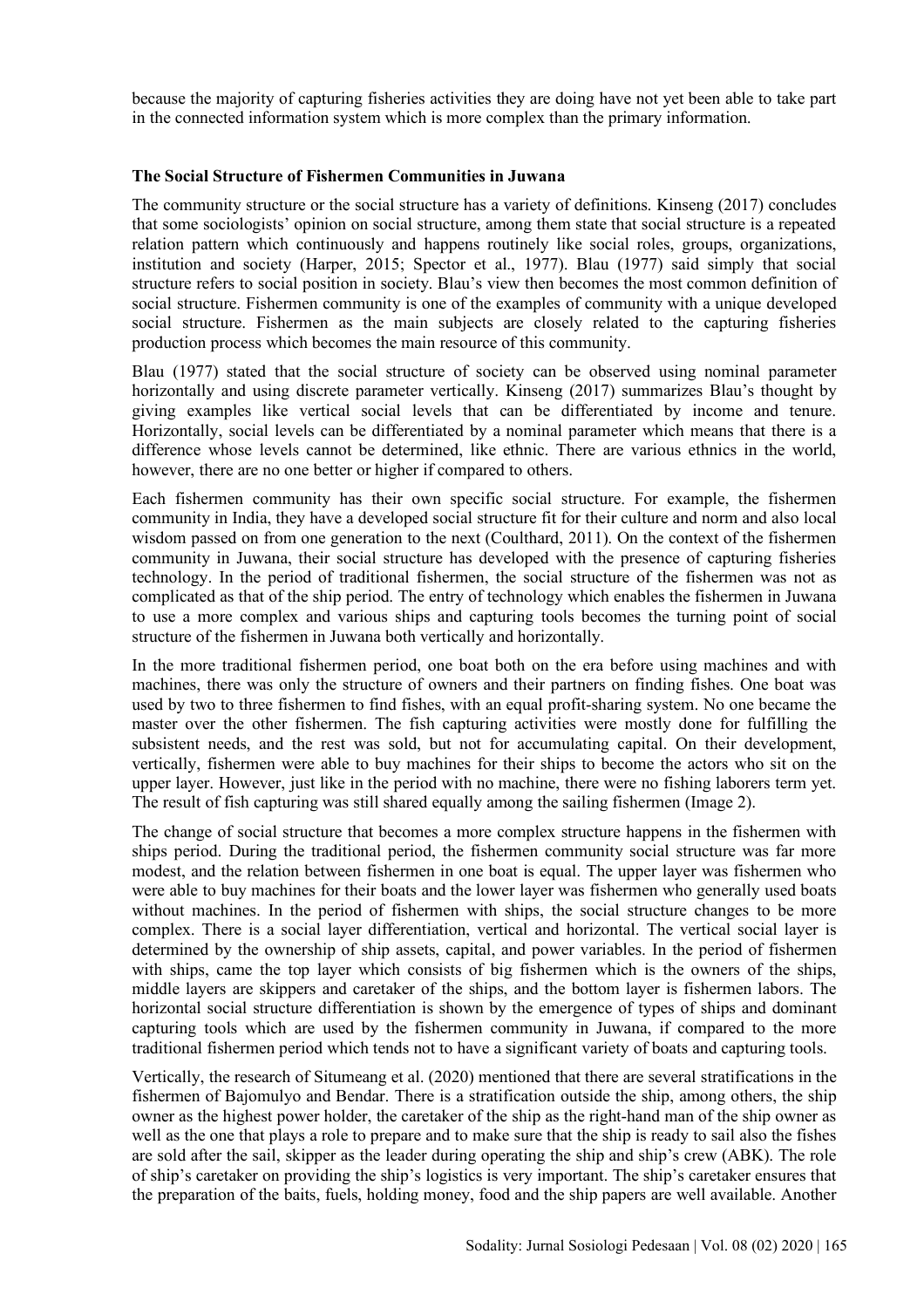important role is as the bridge between the ship owner and the skipper. It often happens that the skippers stated that they do not know the owner of the ships, because all this time the only contacted the ship's caretaker. Meanwhile, the stratification on the ship is differentiated according to share of work and responsibilities during the fish capturing.

"…*the only person who knows everything about the ship logistics is the ship caretaker. He prepares everything before the ship departs, including document papers. Fishermen do not know anything, they just bring fish and get money…*" (PMD, Pemilik kios di TPI, mantan nelayan)

Horizontally, it is clearly seen that there are various types of ships and capturing tools that are used. Previously, there were only one type of capturing tool. However, right now there are at least six types of capturing tools that are most predominantly used. The fishermen of Juwana see the different types of capturing tools as a nominal parameter, because comparing each types of ships and capturing tools with economic and production result variables is the most difficult. There are various variables such as sailing time, types of captured commodity, also the variation of ship size, so it is difficult to know which types of ships have the highest strata.

Social structure changes are not a simple thing in public order. Mubyarto, Soetrisno, and Dove (1983) mentioned several cases of the efforts to introduce technology to push the progress of agricultural and fisheries sector in Sleman and Jepara, which resulted in social structure changes in society that tended to weaken the social moral of society. One of the significant pushes was the increasing fish capturing product and it pushed the fisheries industrial development in North Java Coast. However, on the other side, the use of big ship with this massive fish capturing tools damaged the environment. Eventually the profit from this introduction was only beneficial for the ship owners.

The changes of social structure experienced after the emergence of fish capturing technology in the north Java coast shows that technology is able to change almost all of the economic aspects of society. The same case of technological development also occurs in Bajomulyo and Bendar village, sub-district of Juwana. Nevertheless, there is a unique variable in the form of social solidarity which develops in the Juwana fishermen community. The fishermen community solidarity in both villages has a unique characteristic. Theoretically according to Durkheim (1984), solidarity is divided into two, which are mechanical and organic. For Durkheim, mechanical solidarity is characterized by repressive law, in which the members of the community tend to be similar and live up the same moral values. This cobuilt value is well guarded, so that the changes rarely happen. Organic solidarity is characterized by restitution law; the bond between moral values within the community is lower and is not emotionally binding. Ritzer (2010) added that organic solidarity is attached to the society which has experienced differentiation so that the people can work together better, but they tend to be more individualistic.

According to the meaning conveyed by the informant about the solidarity development as the social character of the fishermen community in both villages, it is seen that mechanical solidarity dominates the social relation of the fishermen community in Juwana more. Brotherhood pushes the emergence of mutual help practices between brothers. One of the forms is the practice of persuading the brothers to join on building the fisheries business such as contributing money to buy ships, becoming middlemen, having a fish processor business and so on. This practice is called '*nanting*' which means elevating other people's lives. If one of these assisted brothers can stand on their own, then the joint-business will be developed into an individual business, so it pushes up the social mobility for new actors. On the other hand, this solidarity also maintains the upper layer of the community to stay in their position, without competing with other funders from outside community.

"…*I was nothing*, *then my uncle helped me to share to buy a ship. Now I can stand on my own. Thank God. Here we help one another…"* (HAR, Pemilik kapal cantrang, sekaligus sekretaris organisasi cantrang)

In principle, according to the informant, this "helping the brothers" practice is one of the indicators that the economic and social life of the fishermen community in both villages always keep improving. The lower layers which are far away from the opportunity to do social mobility like ship workers or crews, are usually newcomers from various other regions outside both villages. This causes their economic development and social mobility are not so significant.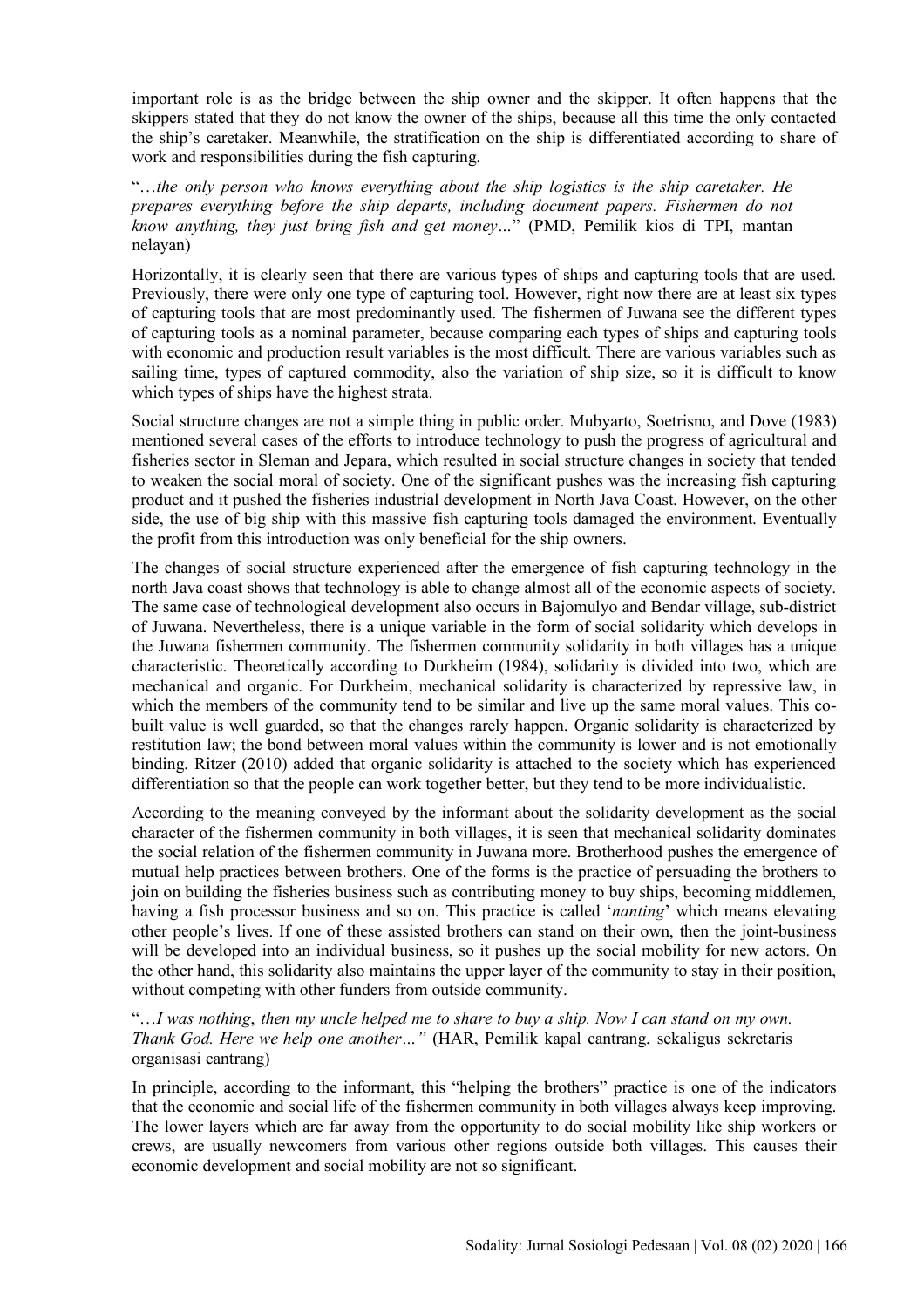"…*a labor like me is just like this. I am not from here, I have no one. I was asked by my friend to come here on 'pursen' ship…* " (MTR, anak buah kapal/buruh)

The solidarity between classes of Juwana fishermen community becomes one of the unique factors which also makes the factor that causes class polarization not so extreme in the fishermen community of Juwana. This especially happens to the fishermen who were born and raised in Juwana. The newcomer fishermen in Juwana do not seem to get a chance of *nanting,* unlike the native Juwana fishermen. Their sense of the same fate as fishermen who try their luck to earn money at sea is far more important when facing the problems within the community, both fishermen who use API/similar types of machines and between fishermen with different capturing tools.

The existence of boundaries in thefishery chain that is beneficial for internal fishermen community of Juwana through *nanting* bond has pushed improvement in the fishermen community's welfare in both villages. Without this solidarity mechanism, the development capturing fisheries technology can create a structural imbalance which can later become bigger because of the technological mastery imbalance by some parties.

The pretty good condition of the community to maintain its economic capital flow around its members is also one of the reasons why class polarization is not clearly or extremely interpreted. According to the informant, the majority of upper class fishermen community in Juwana is occupied by the community members themselves, not the funders from outside the community, like other cases in other fishermen communities. This causes the actors of each class to be closely related. Thus, the existing exploitation relation is not too visible and the upper class is not fully exploiting either, because there is a consideration of family relation with the lower class. This applies to all of the members of the community; however, it is a little bit different for other actors who come from outside the community.

According to the informant, the *nanting* practice is one of the proofs that show how weak the polarization class is. Relation exploitation which should have covered the mobilization path of the upper class is open with the *nanting* mechanism. Brotherhood relation is another bond besides the work relation status, and it also causes communication between the upper class and the lower class to become closer. The bottom layer actors and top layer actors are very likely to have casual conversation in their *angkruk*. On this occasion, complaints and agreements of rights and obligations are discussed, especially by actors in the internal community.

The bottom class as the most vulnerable class that experiences surplus suctions (Siswanto, 2008; Suseno, 1999; Satria, 2015) is also given a freedom to choose whomever they will keep working for, Situmeang *et al*. (2020). If the sharing results are unfair, the fishermen workers can easily move to work on other ships without any resistance from the owner or the ship caretaker. This especially applies to lower class actors that come from the internal community. For lower actors who come from outside community, propensity of exploitation will be higher.

A weak polarization also influences the conflict between classes and social layers in the fishermen community in Juwana. The Javanese culture values which focus on maintaining peace, mutual cooperation, function of role models, and also religion values become the background of conflict reducer between types of API/production mode. The development of formal rules which strictly divide the fish capturing areas, sailing areas, and capturing tools specification also helps reduce the friction between fishermen with different types of API/production mode. Another example is levy provisions also manage the fishermen ships not to harm each other when looking for the belay location of production tools.

The fishermen association and organization become a quite effective problem-solving entity, both as an organization and a structure which contains role models and leaderships. Conflicts between fishermen groups with a specific API/production mode are usually solved by deliberation and also refer to advice from senior fishermen actors in Juwana. Other forms of hospitality such as social gatherings, recitation of the religious book, and gatherings outside the association can also be a communication medium to reduce conflict escalation between fishermen with specific API/production mode. Therefore, conflicts which happen within the fishermen community in Juwana are not conflicts between fishermen community with certain types of API/production mode, instead they lead to individual cases. These cases are usually resolved in kinship.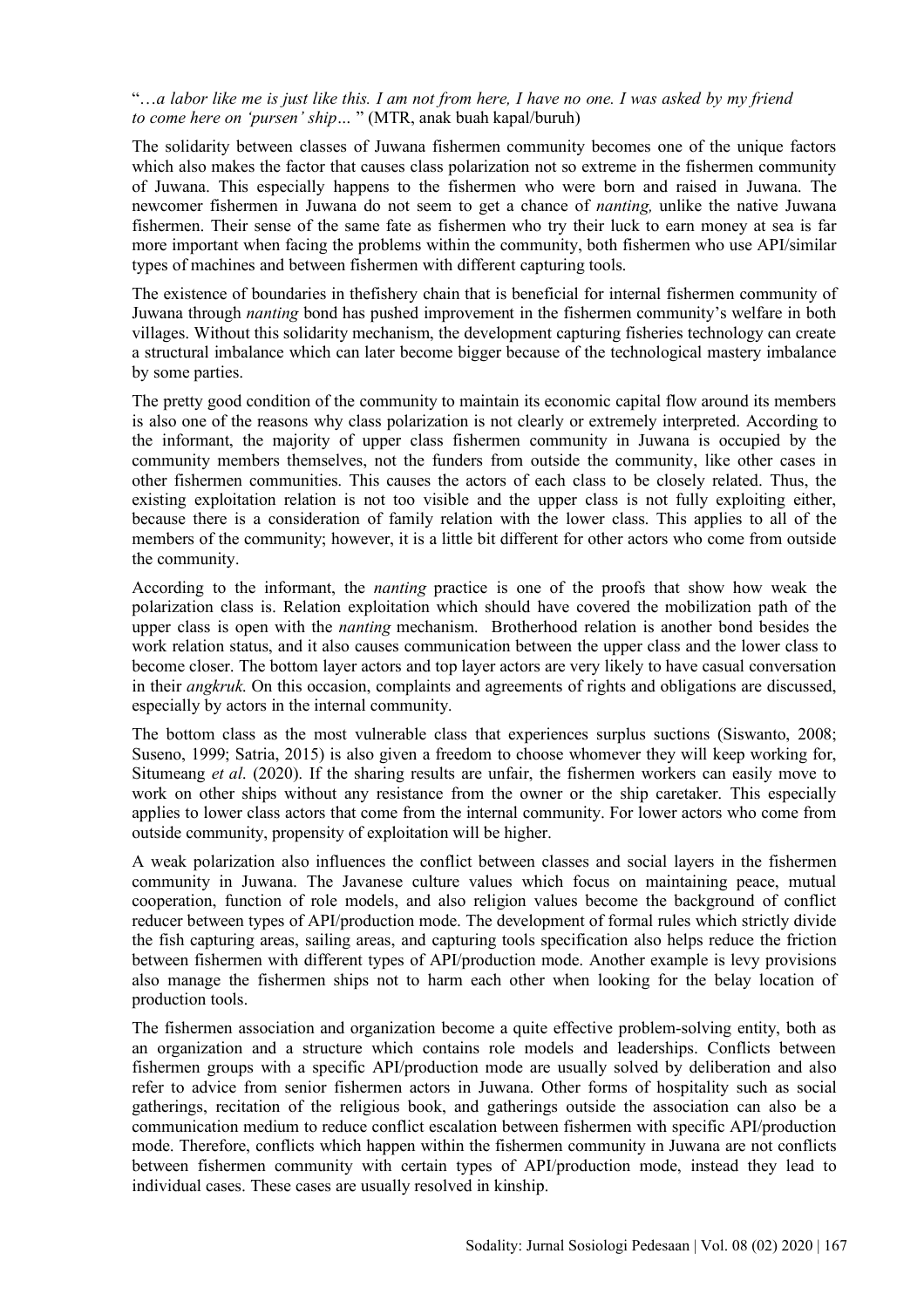According to the informant, another factor which causes the fishermen of Juwana not to expose their conflict is that they are facing common enemies or common issues. The government policies which are generally considered detrimental to the community like sailing license suspension for ships with the capacity above 30 GT (which implicates on licensing of ships with any API), the prohibition of *cantrang* and other local issues build a community unity to concentrate on arranging a social movement to fight against those detrimental policies.

Religious values are also one of the important factors to prevent class polarization and become the conflict reducer between classes or even types of production tools. The influence of Islamic religious values especially which put forward gratitude and alms is assessed by the informant as one of the preventions of polarization and conflict. *Nanting* practice is one of the forms of 'alms', i.e., sharing sustenance with their relatives.

On one side, those religious factors are in line with Marx's thought who stated that religion is an opium that strives to obscure the exploitative relation. However, these religious factors which chime with cultural factors are also a criticism to Marx's thought which neglects the cultural factor and the community history as another determinant to analyze conflicts between classes.

The complexity of social structure that happened in the fishermen community in Juwana up to February 2020 showed that this community tended to experience social layer differentiation both vertically indicated by the appearance of other social layers and horizontally by the appearance of fishermen grouping according to API and their main capturing commodities. The technological development which was influenced by the *nanting* mechanism brought up new layers with no clear polarization in the fishermen community in Juwana.

The change on fish capturing systems caused by the fish capturing technological development at least has brought changes on the profit-sharing system, sailing duration, and onboard work division. The relation between fishermen which was previously simpler such as partners developed into owners and ship workers. However, their solidarity especially for the native Juwana fishermen is still maintained, so the relation between layers is not afar and experiences an affirmation towards polarization.

Polarization is likely to happen between the fishermen laborers from outside the fishermen community in Juwana, who work in the coast. These laborers who come from outside the community did not have a chance to do *nanting* because they do not have enough root of kinship to push their brotherhood solidarity which intertwined between the native Juwana fishermen. These laborers who come from outside Juwana tend to stay on the bottom layer and further away from the top layer. There has to be a deeper study to see how far the social protection is from exploitation that they get if compared to the native Juwana fishermen labors.

This finding corresponds with the result of the research by Hayami  $\&$  Kikuchi (1987) which compares the technological development of some villages in the Philippine and West Java. However, it is noted that the research of Hayami & Kikuchi cannot fully be compared with the case of the fishermen in Juwana, because both observed communities have different ownership objects that become the determinant of the dynamical structure. Social dynamic on the villages observed by Hayami & Kikuchi (1987) happens because there are technological changes in agriculture and land domination pattern, and also every work relation which happens to the fishermen with API, ships and their production relation system as the observed production mode.

On the research of Hayami & Kikuchi (1987) there are villages that experience technological development then pushes the tenure and work system on agricultural sectors. The observed villages show the social structure dynamics which lead to social stratification because there is no capital accumulation happening (in this case agricultural lands) in a group of actors. There is tenure distribution on a smaller size caused by the pressure of the total population. Nevertheless, the changes in an arable system and employment contract cause an uneven income and wealth distribution.

The polarization in the villages observed by Hayami and Kikuchi shows that there is expansion effort on agricultural lands by the rich farmers in a large commercial scale so that the polarization happens between the rich farmers and the people with no lands. In the Juwana case, the technological development has indeed pushed the top layers, but the vertical mobilization is not closed like in larization case on the research of Hayami and Kikuchi.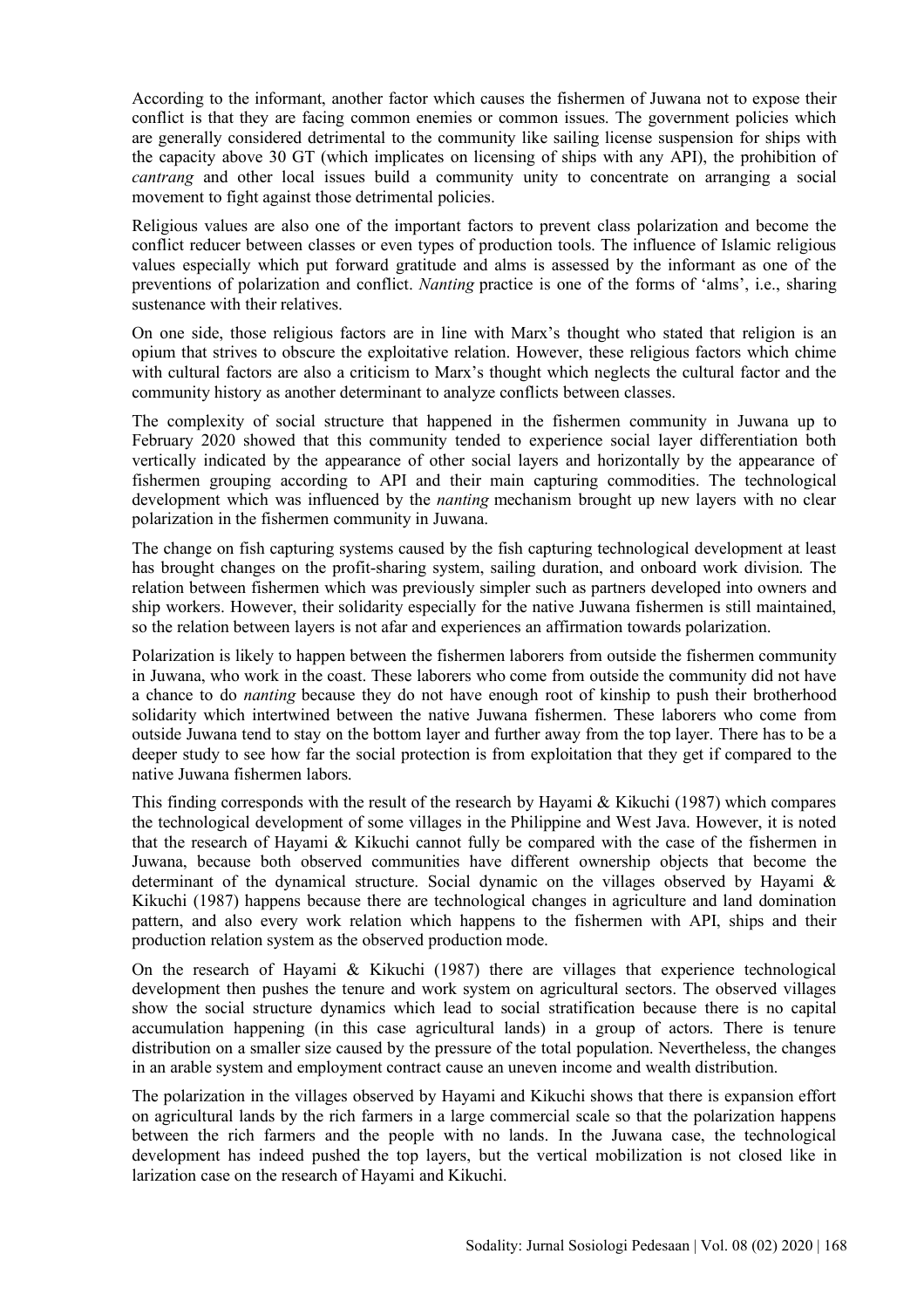#### **Economic Improvement and Fishermen's Welfare**

## **The Implication of The Development of Capture Fisheries Technology and the Fishermen's Welfare**

The welfare of fishermen community is one of the reasons of exploration and utilization of fisheries technology. The effort to see the implication of technological development and community welfare tends to be interesting, especially from the point of view of the fishermen as the subject of capture fisheries activities. Various research on fishermen communities raise the issue of fishermen welfare as the top goal of empowerment and fisheries technology introduction (Mahulette  $\&$  Nugroho, 2017; Tajerin et al., 2017; Imaniar, 2017). According to the previous researches, community welfare can be understood as an assessment relevant to economic variables, participation on development and access, and also the use of coastal resources. The research conducted in other countries (Hussain et al., 2011; Nurul Islam et al., 2014; Zaiman et al., 2017; d'Armengol et al., 2018; Alemu &Azadi, 2018) descriptively and qualitatively was also based on understanding the welfare of the similar variables as the fishermen community in Indonesia.

The presence of fish capturing technology that simplifies production process and is supported by post capturing facility according to the informant has given a great contribution for the economic development of both villages. In quantity, the amount of fisheries production in Juwana according to the cumulative data of fisheries production in Central Java in the period 2010-2016 always increases (BPS, 2018). Sofianto's (2017) studies also stated that Juwana has a unique policy on poverty alleviation. This is also confirmed by a few informants, that the development of capturing fish technology in Bajomulyo and Bendar today provides welfare to the fishermen and the society at large.

"…*technology that is developing has clearly led to improvement. Now catching fish becomes faster and is easily predicted. If the weather is bad, we will not go sailing. To find fish location is easy by using satellite…everything is fast…"* (MST, Nakhoda sekaligus Bakul ikan)

"…*if fishermen use sophisticated tools, they will get a lot of fish…it's beneficial.. .starting from fishermen, middlemen, women who make fish fillet, stalls. In other words, if the capture is good, economy will also become better…*" (PMD, Pemilik kios di TPI, mantan nelayan)

The improvement of economy in Bajomulyo and Bendar is not only felt by the fishermen. According to the previous research in 2018, various fishermen organization stated that the proceeds from fishing improves, as well as gave an impact to the village's welfare. The village government of Bendar also gave the same explanation that fishermen organization also gives contribution to the construction of various public facilities in Bendar and Bajomulto village. Through fishermen organization, fundraising for social and society activities are also done, so the construction of roads, house of worships, donation for the orphans, and financing on cultural activities like sea charity always receive a big contribution from the fishermen.

"…*organization usually collects money from each ship. It is collected from each trip. Then the money will be managed by the organization. For example, our ship cantrang, the money will be collected by cantrang organization. It is for social activities, like the mosque, roads, orphanage, sick persons, or accidents. Yesterday we gave our opinion to Jakarta and the money was also from organization...*" (HAR, Pemilik kapal cantrang, sekaligus sekretaris organisasi cantrang)

Another indicator that the technological development gives a good impact to the economy is the independency of the fishermen, especially ship owners, ship managers, and skippers to strive the utilization of the new technology for their fish capturing activities. This shows that the rationality of the fishermen economy is clearly visible through the adoption of fish capturing technology which is conducted independently with their own expense. "…*everything here uses satellite. Usually at our own cost. We don't mind because it pays off…"* (MST, Nakhoda sekaligus Bakul ikan)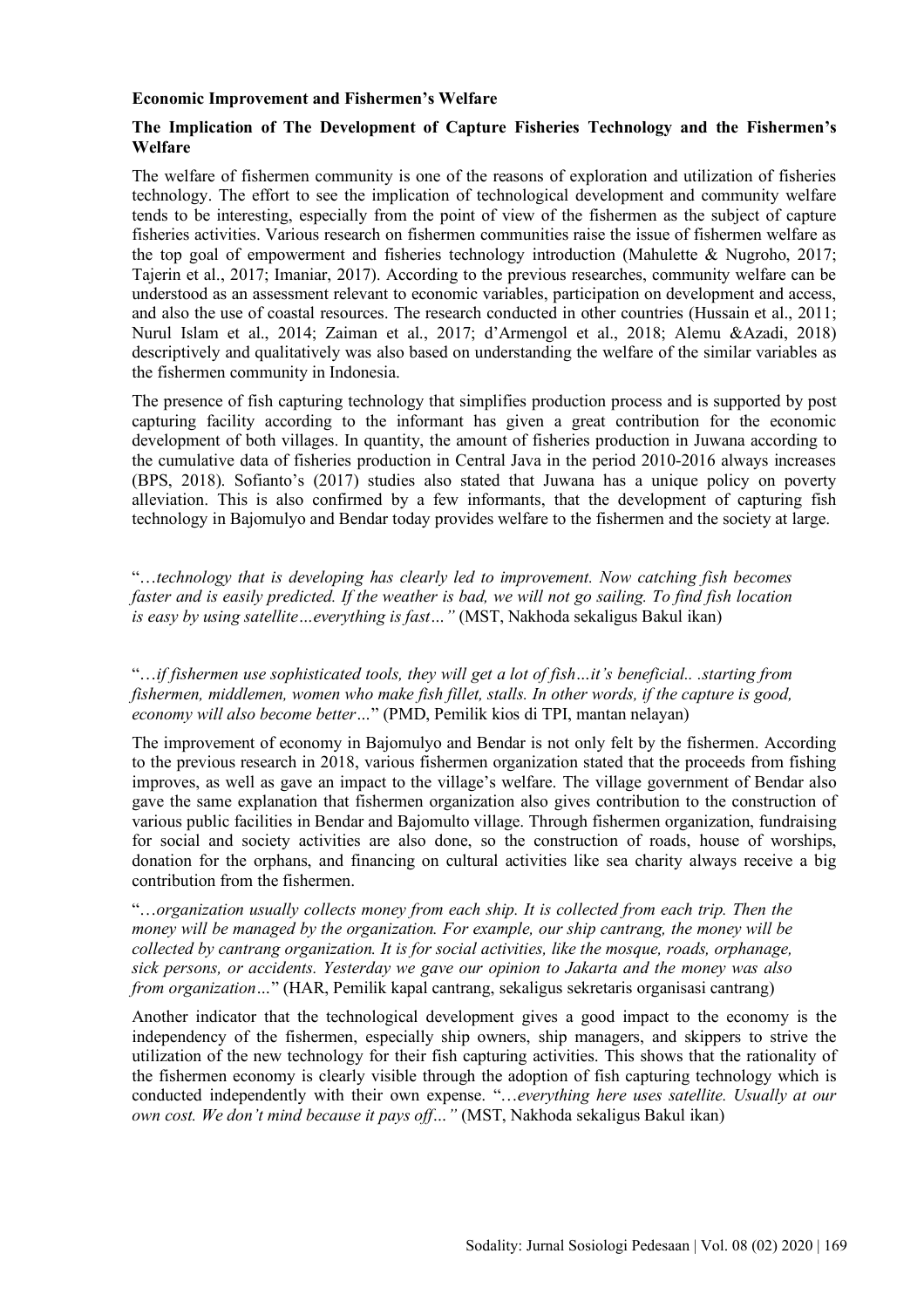### **CONCLUSION**

The fishermen community in Juwana, especially in Bajomulyo and Bendar village face production mode changes as part of the capture fisheries technology development. The changes in fish capturing technology starting from capturing tools, ancillary equipment for fish capturing up to the process after capturing the fishes have made Bajomulyo and Bendar village develop into one of the big central fisheries in North Coast of Java. There are two important periods in the development of fish capturing technology in both villages, namely traditional fishermen period and fishermen with ship period. The break-in of modern ship modes and capturing tools is a turning point for the social structure of fishermen communities in Juwana. The use of technology for this community gives a significant impact on their production activities up to their ability to improve the economy and welfare of fishermen in both villages.

The development of technology causes some changes in the social structure of fishermen community in Juwana. In the traditional fishermen period, the social structure of fishermen community was far more modest with an equal relation for fellow fishermen in one boat. The top of the layer belongs to fishermen who are able to buy machines for their boats, and the layer below is fishermen who generally still use boats without machines. In the fishermen with boats period, the social structure experience a complex development. There are a differentiation of social layers vertically and horizontally. Vertical social layers are determined by variables such as ownership of ship assets, modal, and authority. Differentiation of horizontal social structures are shown by the emergence of various types of ships and dominant capturing tools which are used by fishermen community in Juwana.

The development of technology has changed the orientation of capturing fisheries activity in Juwana from subsistent needs fulfilment to capital accumulation effort. However, these change end to push the development of stratification more than fishermen class polarization. The fishermen in Juwana are likely to experience social layer differentiation both vertically and horizontally with the emergence of various fishermen groupings based on API and main capturing commodities. The development of technology which was affected by social solidarity in the form of *nanting* mechanism brings out new layers without a firm polarization on the fishermen community in Juwana. This solidarity mechanism becomes the guarantor of the social welfare for the community to avoid disparity between social layers.

# **EXPRESSIONS OF GRATITUDE**

The author would like to say thank you to the fishermen community of Juwana and other parties that have contributed to this research. This research could be carried out thanks to the grant from Dikti through Magister Thesis Research Scheme in the fiscal year of 2020. Long live fishermen of Indonesia!

### **REFERENCES**

- Alemu, A. E., & Azadi, H. (2018). Fish value chain and its impact on rural households' income: Lessons learned from Northern Ethiopia. *Sustainability (Switzerland)*. https://doi.org/10.3390/su10103759
- Blau, P. M. (1977). A Macrosociological Theory of Social Structure. *American Journal of Sociology*. https://doi.org/10.1086/226505
- BPS. (2018). *Produksi dan Nilai Produksi Perikanan Laut yang Dijual di TPI menurut Kabupaten/Kota di Jawa Tengah, 2014-2015*.
- Coby, P. (2011). Social change. In S. E. Rowan (Ed.), *Airline Business* (Vol. 27, Issue 4). Prentice Hall, Inc. https://doi.org/10.5005/jp/books/14198\_10
- Coulthard, S. (2011). More than just access to fish: The pros and cons of fisher participation in a customary marine tenure (Padu) system under pressure. *Marine Policy*, *35*(3), 405–412.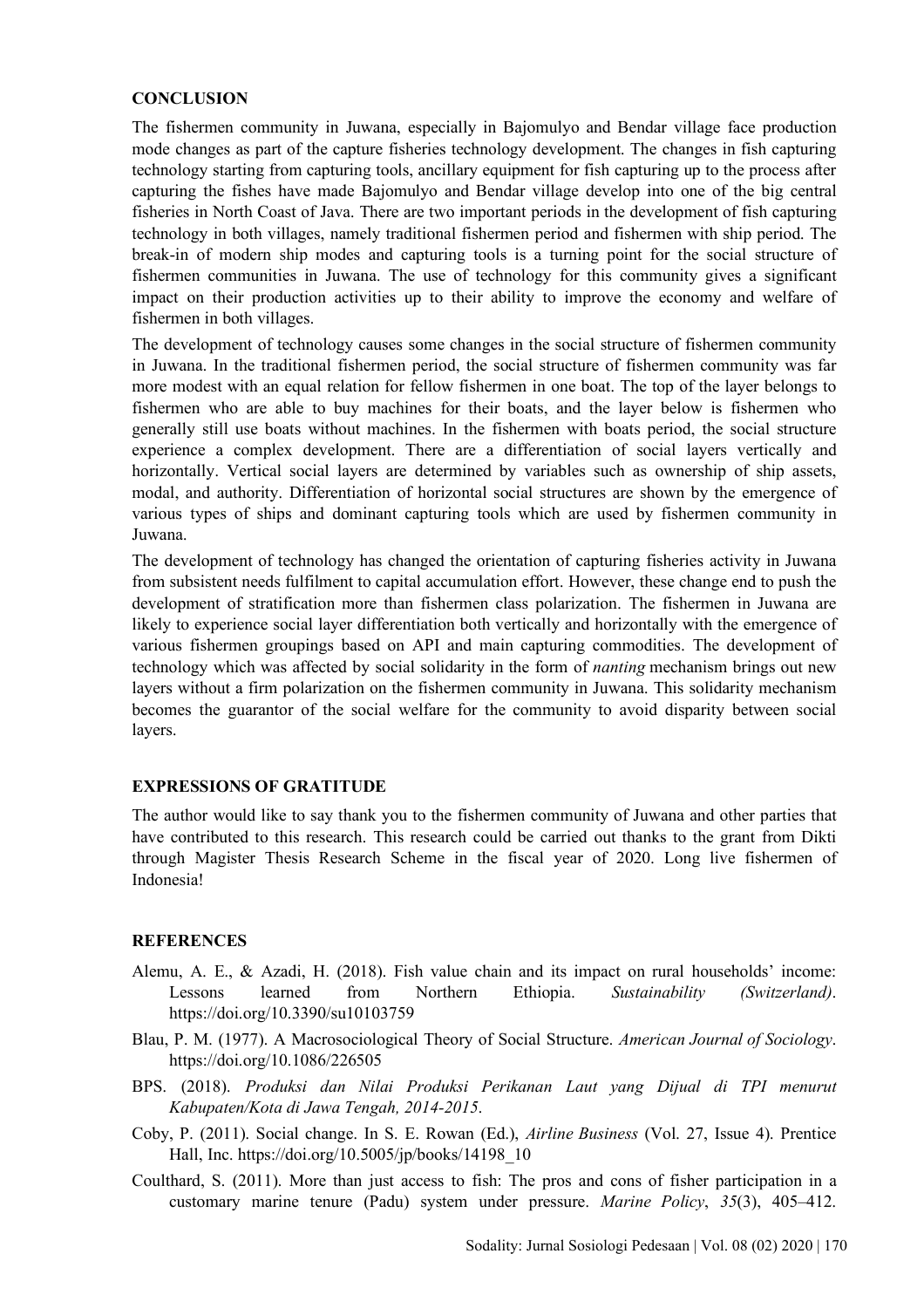https://doi.org/10.1016/j.marpol.2010.11.006

- Crozier, G., Denzin, N., & Lincoln, Y. (1994). Handbook of Qualitative Research. *British Journal of Educational Studies*, *42*(4), 409. https://doi.org/10.2307/3121684
- d'Armengol, L., Prieto Castillo, M., Ruiz-Mallén, I., & Corbera, E. (2018). A systematic review of comanaged small-scale fisheries: Social diversity and adaptive management improve outcomes. *Global Environmental Change*. https://doi.org/10.1016/j.gloenvcha.2018.07.009
- Deutscher, I., & Coser, L. A. (1972). Masters of Sociological Thought: Ideas in Historical and Social Context. In *Social Forces* (Second Edi, Vol. 50, Issue 4). Harcourt Brace Jovanovic, Inc. https://doi.org/10.2307/2576828
- Durkheim, E. (1984). The Division of Labour in Society. In *The Division of Labour in Society*. https://doi.org/10.1007/978-1-349-17729-5
- Goldman, M. (1989). Society and Technological Change. In *Teaching Philosophy* (Vol. 12, Issue 1). Worth Publishers. https://doi.org/10.5840/teachphil198912114
- Harper, C. (2015). Exploring Social Change. In *Exploring Social Change*. Prentice- Hall, Inc. https://doi.org/10.4324/9781315664200
- Hayami, Y., & Kikuchi, M. (1987). *Dilema Ekonomi Desa Suatu Pendekatan Ekonomi Terhadap Perubahan Kelembagaan di Asia*. Yayasan Obor Indonesia.
- Hussain, M. M. Y., Manaf, A. A., Ramli, Z., & Saad, S. (2011). Kesejahteraan sosial masyarakat nelayan: Kajian kes di Kampung Sri Bahagia, Mersing, Johor. *Geografia : Malaysian Journal of Society and Space*.
- Kinseng, R.A. (2014). *Konflik Nelayan*. Yayasan Pustaka Obor Indonesia.
- Kinseng, R.A. (2017). Structugency: A Theory of Action. *Sodality: Jurnal Sosiologi Pedesaan*, *5*(2). https://doi.org/10.22500/sodality.v5i2.17972
- Kobesi, P., Kinseng, R. A., & Sunito, S. (2019). Kelas Dan Potensi Konflik Nelayan Di Kota Kupang (Studi Kasus Nelayan Di Kecamatan Kelapa Lima, Kota Kupang, Nusa Tenggara Timur). *Jurnal Kebijakan Sosial Ekonomi Kelautan Dan Perikanan*, *9*(2), 157. https://doi.org/10.15578/jksekp.v9i2.7918
- Kurnia, M., Sudirman, & Nelwan, A. (2015). Studi Pola Kedatangan Ikan Pada Area Penangkapan Bagan Perahu Dengan Teknologi Hidroakustik. *Jurnal IPTEKS*, *2*(3), 261–271.
- Lauer, R. H. (2001). *Perspektif Tentang Perubahan Sosial. Penerjemah: Alimandan S.U.* PT. Rhineka Cipta.
- Lubis, A., & Adian, D. (2011). *Pengantar Filsafat Ilmu : Dari David Hume sampai Thomas Kuhn*. Penerbit Koekoesan.
- Lubis, D. P. (2005). Pemanfaatan Teknologi Informasi Dan Komunikasi Mendukung Pembangunan Pertanian Berkelanjutan. *Proceedings of IPB's Seminars*.
- Mahulette, R. T., & Nugroho, D. (2017). Dampak Pemasangan Hunian Ikan Buatan Sebagai Upaya Pemulihan Habitat Sumberdaya Ikan Demersal Di Perairan Pantai Brebes, Jawa Tengah. *Jurnal Kebijakan Perikanan Indonesia*, *9*(1), 31. https://doi.org/10.15578/jkpi.9.1.2017.31-40
- Massey, G. (2017). Social change. *The Cambridge Handbook of Sociology*, *1*, 487–496. https://doi.org/10.1017/9781316418376.048
- Muawanah, U., Kusumaningrum, P. D., Nugroho, H., & Daniel, D. (2017). Gambaran, Karakteristik Pengguna Dan Persepsi Nelayan Terhadap Kemanfaatan Sistem Aplikasi Nelayan Pintar (Sinp) Di Pelabuhan Perikanan Indonesia. *Jurnal Kebijakan Sosial Ekonomi Kelautan Dan Perikanan*, *7*(1), 63. https://doi.org/10.15578/jksekp.v7i1.6460
- Mubyarto, Soetrisno, L., & Dove, M. R. (1983). Problems of Rural Development in Central Java: An Ethnomethodological Perspective. *Contemporary Southeast Asia*, *5*(1), 41–52. https://doi.org/10.1355/cs5-1c
- Nasution. (2016). Metode Penelitian. *Metode Penelitian*, 37–54. https://doi.org/10.1017/CBO9781107415324.004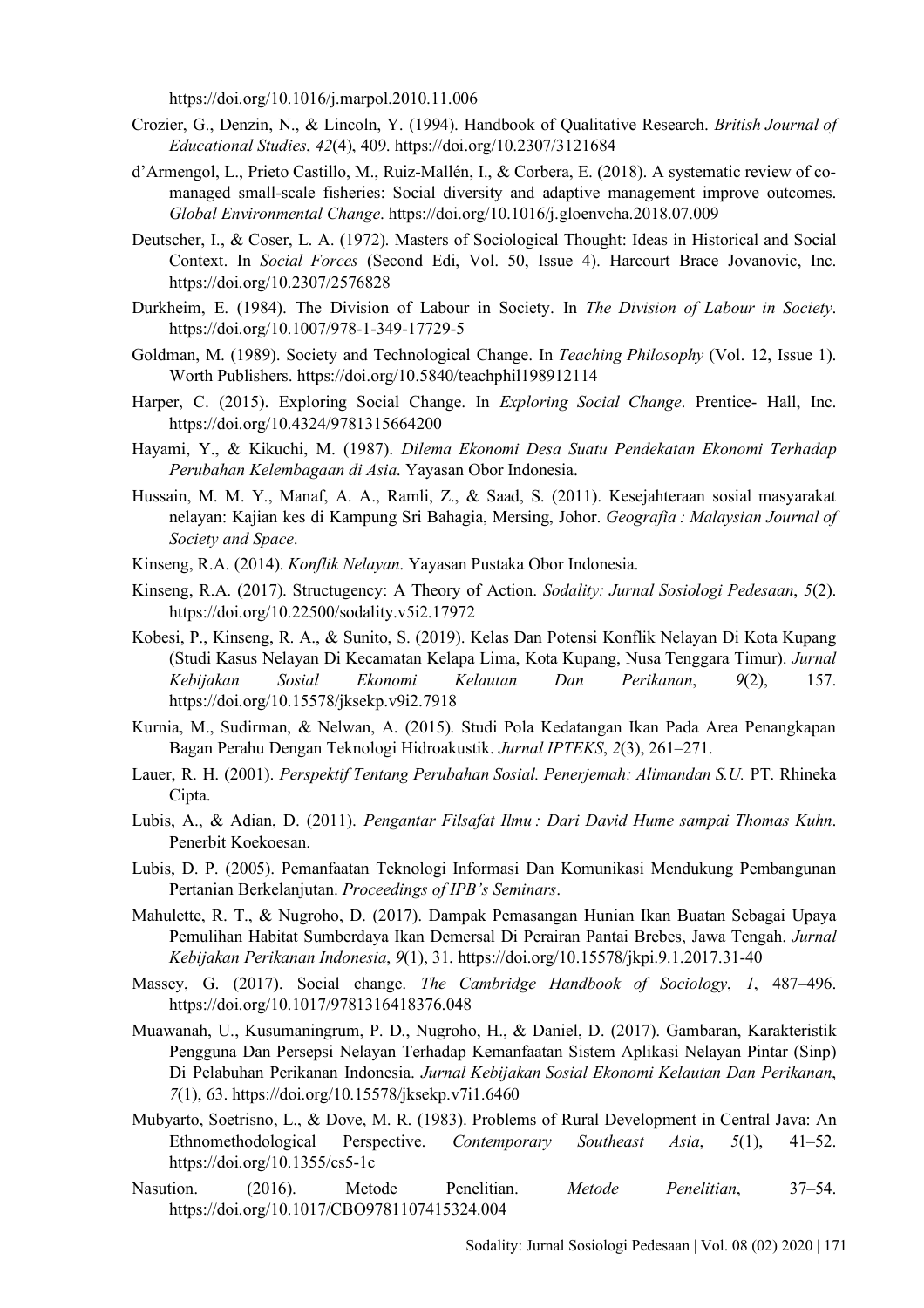- Nasution, C. N., Kinseng, R. A., & Adiwibowo, S. (2019). Analysis of Strategies and Success Factors of Fishers Social Movement. *Jurnal Ilmu Sosial*, *18*(1), 62–80. https://doi.org/10.14710/jis.18.1.2019.62-80
- Nurul Islam, G. M., Yew, T. S., & Viswanathan, K. K. (2014). Poverty and livelihood impacts of community based fisheries management in Bangladesh. *Ocean and Coastal Management*. https://doi.org/10.1016/j.ocecoaman.2014.05.004
- Rachman, F. (2017, October 26). *Sejarah Perkembangan Penangkapan Ikan*. http://kanalpengetahuan.faperta.ugm.ac.id/2017/10/26/sejarah-perkembangan-penangkapan-ikanfaizal-rachman-m-sc/
- Ritzer, G. (2011). *Sociological Theory 8th Ed*. Mc Graw Hill.
- Ritzer, G. (2012). Teori Sosiologi: Dari sosiologi klasik sampai perkembangan terakhir postmodern. *Yogyakarta: Pustaka Pelajar*, *11*, 25.
- Saleha, Q. (2013). Kajian Struktur Sosial Dalam Masyarakat Nelayan Di Pesisir Kota Balikpapan. *Buletin PSP*, *21*(1), 67–75.
- Salgues, B. (2018). Society 5.0. In *Society 5.0*. https://doi.org/10.1002/9781119507314
- Saputra, A., Sompie, M. S., & Manoppo, L. (2015). Analisis tren hasil tangkapan ikan cakalang (Katsuwonus pelamis) dengan alat tangkap purse seine dan pole and line (Studi kasus di Pelabuhan Perikanan Samudera Bitung). *Jurnal Ilmu Dan Teknologi Perikanan Tangkap*, *1*(6). https://doi.org/10.35800/jitpt.1.6.2014.6942
- Satria, A. (2002). *Buku Pengantar Sosiologi Masyarakat Pesisir*. Yayasan Pustaka Obor Indonesia.
- Schwab, K. (2016). The Fourth Industrial Revolution: what it means and how to respond. *World Economic Forum*, 1–7.
- Siswanto, B. (2008). *Kemiskinan dan Perlawanan Kaum Nelayan*. Laksbang Mediatama.
- Situmeang, W. H., Nasution, C. N., Seminar, A. U., & Kinseng, R. A. (2020). Roles of fisher folk social organization in Pati Regency. In *Rural Socio-Economic Transformation: Agrarian, Ecology, Communication and Community Development Perspectives* (pp. 122–128). Taylor and Francis. https://doi.org/10.1201/9780429280702-13
- Sofianto, A. (2017). Prinsip-Prinsip Penanggulangan Kemiskinan Di Wilayah Pesisir Utara Jawa Tengah. *Buletin Ilmiah Marina Sosial Ekonomi Kelautan Dan Perikanan*, *2*(2), 81. https://doi.org/10.15578/marina.v2i2.4679
- Spector, M., Zimmerman, D. H., Wieder, D. L., & Zimmerman, S. (1977). Understanding Social Problems. In N. Thompson (Ed.), *Contemporary Sociology* (Third Cana, Vol. 6, Issue 3). https://doi.org/10.2307/2064875
- Suseno, F. M. (1999). *Pemikiran Karl Marx Dari Sosialisme Utopis ke Perselisihan Revisionisme*. PT. Gramedia Pustaka Utama.
- Syahdin. (2013). *Perubahan Moda Produksi dan Potensi Konflik pada Kalangan Nelayan (Studi Kasus pada Nelayan Bugis Sape, Kabupaten Bima, Nusa Tenggara Barat)*. IPB University.
- Tajerin, T., Sastrawidjaja, S., & Yusuf, R. (2017). Tingkat Kesejahteraan Dan Ketahanan Pangan Rumahtangga Nelayan Miskin: Studi Kasus di Kelurahan Marunda Baru, DKI Jakarta dan Desa Tanjung Pasir, Banten. *Jurnal Sosial Ekonomi Kelautan Dan Perikanan*, *6*(1), 83. https://doi.org/10.15578/jsekp.v6i1.5757
- Tri Sulistiyono, S. (2014). Mengenal Sistem Pengetahuan, Teknologi, Dan Ekonomi Nelayan Pantai Utara Jawa. *Agastya: Jurnal Sejarah Dan Pembelajarannya*, *4*(02), 1. https://doi.org/10.25273/ajsp.v4i02.825
- Turner, R. A., Polunin, N. V. C., & Stead, S. M. (2014). Social networks and fishers' behavior: Exploring the links between information flow and fishing success in the Northumberland lobster fishery. *Ecology and Society*, *19*(2). https://doi.org/10.5751/ES-06456-190238
- Weber, M. (1934). The Protestant Ethic and the Spirit of Capitalism Trans. by Talcott Parsons. In *The Protestant Ethic*.